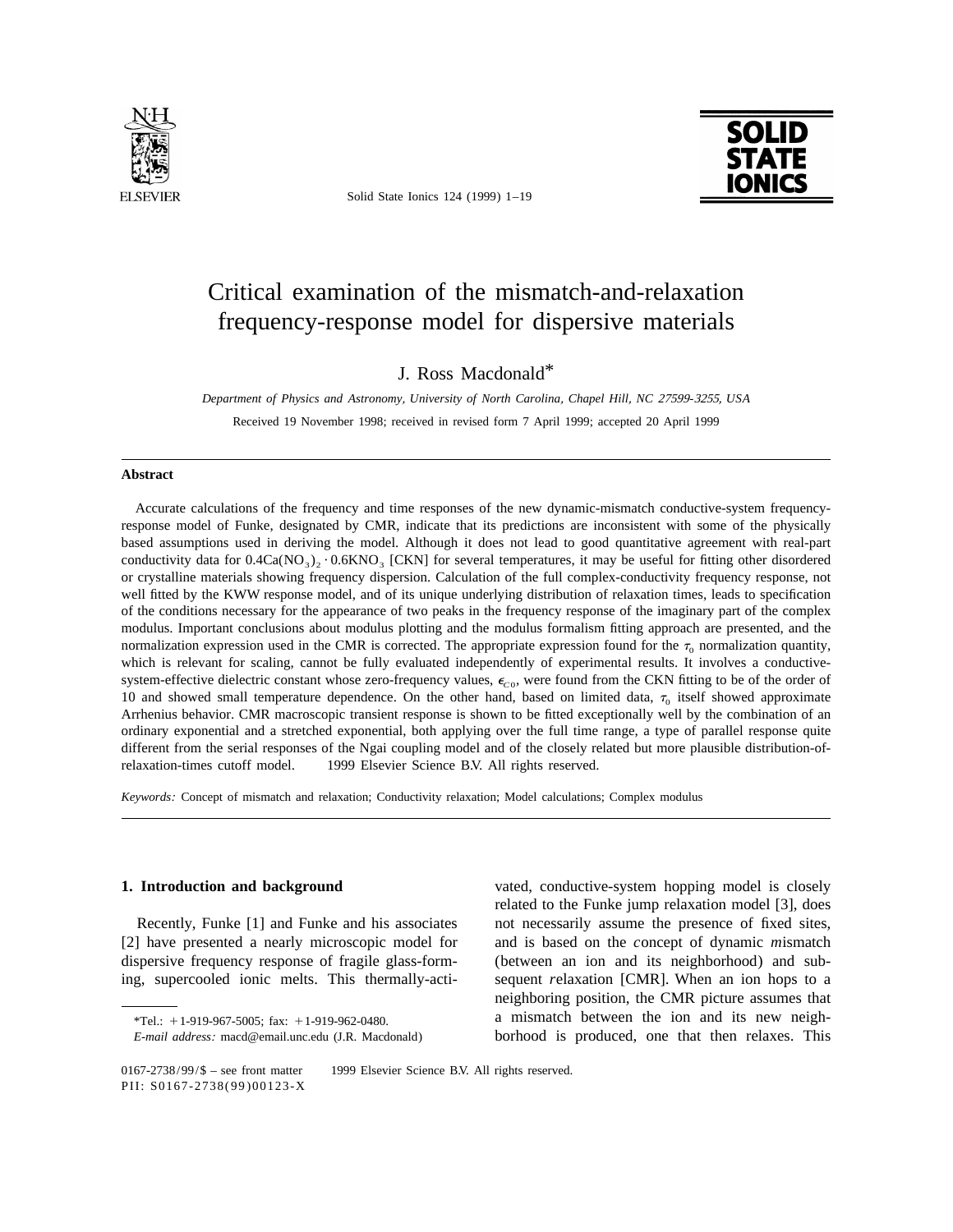view, as developed in Refs. [1,2], is thus very approach involves moving charges only, and theregeneral, does not distinguish between different kinds fore it does not directly include dielectric-system of ions, and has been characterized by Funke as contributions, such as that associated with the highcrude [1]. Nevertheless, it has led to good qualitative frequency-limiting dielectric constant,  $\epsilon_{D\infty}$ , arising agreement between its predictions of the frequency from dipolar and vibrational effects. agreement between its predictions of the frequency and temperature dependence of the real-part of the The basic expression defining CMR temporal conductivity and data on several materials, particu- response is obtained from solution of the above tion  $0.4Ca(NO<sub>3</sub>)<sub>2</sub> \cdot 0.6KNO<sub>3</sub>$ . A list of definitions of acronyms and of major symbols appears at the end of relaxation time discussed in detail in Section 6.1 and

various approximate fitting equations loosely related reason for considering the CMR in normalized form, to it (see the discussion below), to apply beyond the and the CMR approach [1,2] provides no viable area of supercooled ionic melts, such as to crystalline expression for  $\tau_x$  in terms of other parameters of the *materials* and glasses? This question is currently model and temperature. Thus, the CMR is not a materials and glasses? This question is currently being addressed by Funke [4], and it is answered in completely microscopic model. A value of  $\tau_x$  is part by recent work of Funke and Wilmer [5,6] necessary in transforming normalized CMR response where it is shown that an approximate CMR model to unnormalized form which can then be compared can represent the dispersive behavior of a crystalline to experimental results. ionic conductor fairly closely. Although this approxi-<br>mate model does not lead to power-law exponent  $W(\Theta)/W_n$ , where  $W_n < 1$  and  $W(0) = 1$ , so  $W_n(0)$  is mate model does not lead to power-law exponent values of 0.6 or less, often found for many ionicallyvalues of 0.6 or less, often found for many ionically-<br>conducting materials, it nevertheless seems worthy decreases monotonically from  $1/W_{\infty}$  to unity.  $W(t)$ conducting materials, it nevertheless seems worthy decreases monotonically from  $1/W_{\infty}$  to unity. *W*(*t*) of further application and analysis, particularly be-<br>describes single-particle motion and is characterized cause it may help explain parts of the scaled master by Funke and his associates as representing the curve found for many glassy and non-glassy conduc- probability that a correlated backward hop has not tors [2,7]. The real-part conductivity master curve occurred until time *t* [1,2,5,6]. The translational has a continually increasing slope of 0.7 or more conductivity is  $\sigma(\Omega) = \sigma'(\Omega) + i\sigma''(\Omega) = {\rho(\Omega)}^{-1}$ , which, however, never surpasses unity. Here and where  $\rho$  is the associated resistivity. The correhereafter, 'slope' indicates the log-log slope of a sponding normalized quantities are  $\sigma_N(\Omega) \equiv \sigma(\Omega)/$  quantity such as the real part of the complex  $\sigma(0)$  and  $\rho_N(\Omega) \equiv \rho(\Omega)/\rho(0)$ . The basic CMR equaquantity such as the real part of the complex conductivity with respect to frequency.

Because the CMR approach is computationally very intensive, its full quantitative response has not been investigated in detail previously. An accurate computational approach (see the Appendix) has been Here  $E_1$  is the exponential integral of the first kind, a 1 recently developed, however, and CMR results are  $E_1$  is the exponential integral of the first kind, a 1 re recently developed, however, and CMR results are<br>discussed in some detail herein. The CMR model,<br>complete when presented in normalized form, is<br>based on two coupled differential equations which<br>involve the time-dependent tion factor which describes the motion of a central *ion*, and *g*, a normalized mismatch relaxation function which reflects the movements of many ions. The first equation is a part of the jump relaxation model Finally, the connection with the measurable comand the second one is specific to the CMR [1,2]. plex conductivity may be calculated from the Fourier Note that, as emphasized by Funke [1], the CMR transform relation [3], in normalized form,

larly calcium potassium nitrate [CKN] of composi-<br>tion 0.4Ca(NO<sub>3</sub>), 0.6KNO<sub>3</sub>. A list of definitions of where  $\tau$ , is an initially undetermined characteristic this work.<br>To what degree may we expect the CMR, or  $\frac{1}{2}$  CMR expression involving normalized variables, a CMR expression involving normalized variables, a necessary in transforming normalized CMR response

> describes single-particle motion and is characterized tion may now be written in normalized form as  $[1,2]$

$$
\Theta = E_1\{\ln\left[(W_N(\Theta))\right] - E_1\{\ln\left[(W_N(0))\right]\}\tag{1}
$$

$$
g(\Theta) = \ln \left[ (W_N(\Theta)) / \ln \left[ (W_N(0)) \right] \right]. \tag{2}
$$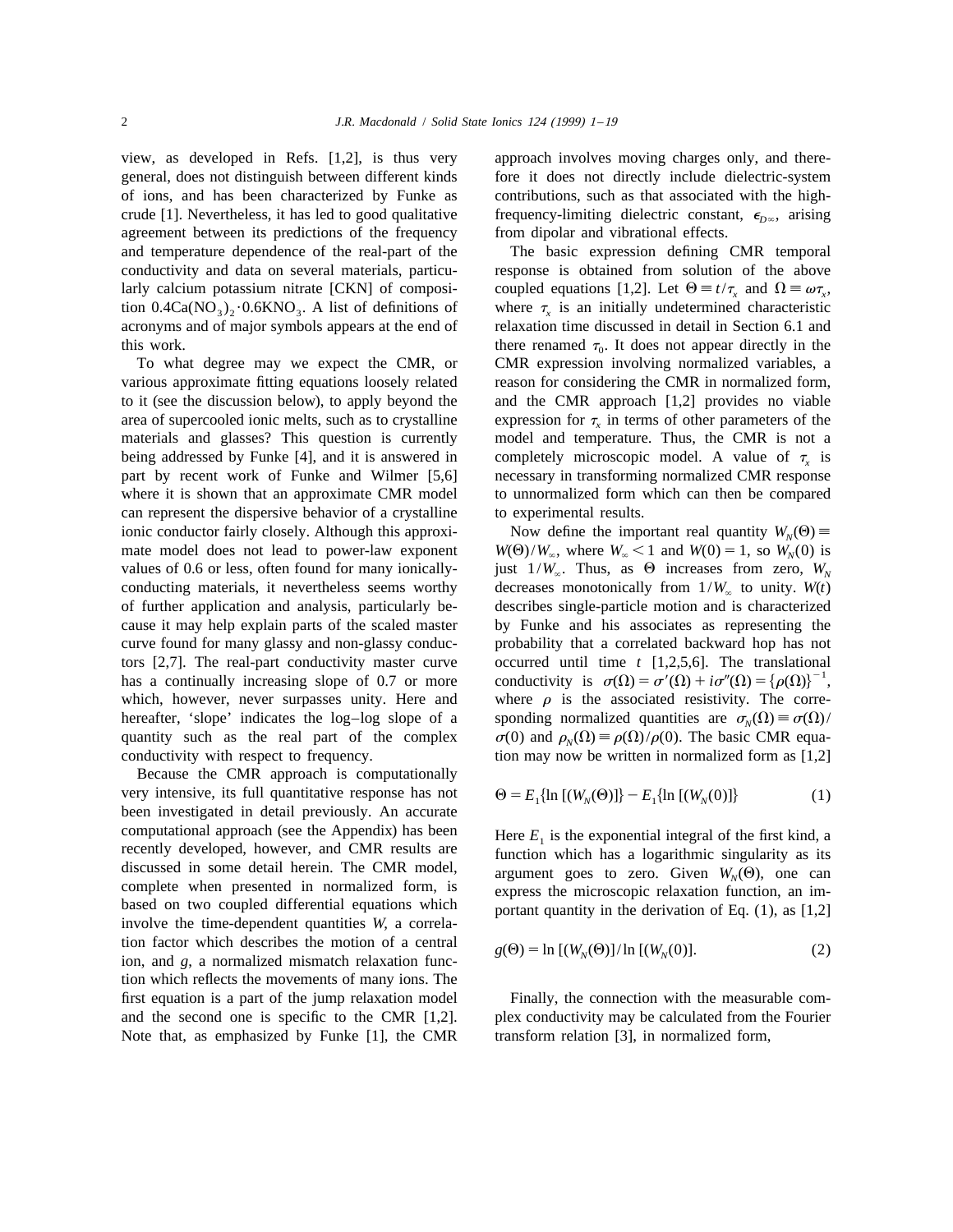$$
\sigma_N(\Omega) = W_N(0) + \int_0^\infty [dW_N(\Theta)/d\Theta] \exp(-i\Omega\Theta)d\Theta,
$$

*complex nonlinear least squares* [CNLS] fitting the second  $E_1$  term in Eq. (4). They seem to include program [8] which allows fitting of the CMR model all three response equations under the rubric of the to  $\sigma(\omega)$  or  $\sigma'(\omega)$  data. The parameters  $\sigma_0 \equiv \sigma_{dc} \equiv$  CMR physical picture. It is particularly important  $\sigma'(0) \equiv \sigma(0)$ ,  $\tau_x$ , and  $W_\infty$  may be taken free in such that these distinctions be observed so that the MIA is fitting, and, even in the absence of dielectric-system no longer associated with the dynamics involved in fitting, and, even in the absence of dielectric-system no longer associated with the dynamics involved in dispersion,  $\epsilon_{D^{\infty}}$  must always be included as a free or  $\epsilon_{D^{\infty}}$  the CMR, as it is in Refs. [5,6] fixed par fixed parameter as well [9-13]. We shall omit primes<br>designating the real-part of a complex quantity<br>hereafter except when needed for clarity. Note that<br>such quantities as  $\sigma_N(\Omega)$  are nevertheless here de-<br>fined as intri

(1) by  $\sigma'_N(\Omega)$  and  $\Theta$  by 1/ $\Omega$  to yield

$$
\Omega = [E_1 \{ \ln[\sigma_N'(\Omega)] \} - E_1 \{ \ln[\sigma_N'(\infty)] \} ]^{-1}
$$
 (4)

In Ref. [2] it is stated that  $W_N(\Theta)$  and  $\sigma'_N(\Omega)$ '' . . . are almost exact mirror images of each other A striking feature of the CMR model is that it when represented in log–log plots.'' In addition, yields non-zero values of both  $\sigma_{N\infty} \equiv \sigma_N(\infty)$  and Funke also mentions that the  $\sigma'_N(\Omega)$  obtained from  $\rho_{N\infty} \equiv \rho_N(\infty)$ . It is important to note that the highthe mirror approach 'does not differ noticeably' from frequency-limiting plateau defined by  $\sigma_{N^{\infty}}$  may be the result obtained directly from the Fourier trans-<br>equal to  $1/\rho_{N^{\infty}}$ , as it is for the basic CMR model, the result obtained directly from the Fourier trans-<br>form CMR approach [1]. As we shall see, however, may arise just from the presence of a limiting noticeable differences between these two approaches smallest response or relaxation time,  $\tau_{\min}$ . If the do appear in low- and high-frequency regions, model response is defined by means of a *d*istribution differences which render the MIA equation inconsis- of *r*elaxation *t*imes [DRT], always formally possible, tent with necessary physical requirements in both its then  $\tau_{\min}$  is the low- $\tau$  cutoff end of the DRT. There limits.<br>in is the low- $\tau$  cutoff end of the DRT. There limits.

In truth, the MIA is only indirectly associated, if at any real material  $[12,14]$ .

` CMR model. In fact, in their latest work [5,6], Funke and Wilmer apparently recognize this state of affairs and compare  $\sigma'(\omega)$  predictions of either the MIA or (3) an approximate version of it to data for the crys-<br>talline ionic conductor  $RbAg_4I_5$ . Nevertheless, in an equation which is consistent with the exact<br>relations  $\sigma_N(0) = 1$  and  $\sigma_N(\infty) = \sigma(\infty)/\sigma(0) =$ <br> $W_N(0) = 1/W_\infty$ . It is the combination of Eqs. (1) and<br>(3) that is here designated as the CMR model. An<br>optimized subroutine h all three response equations under the rubric of the

associates do not consider  $\sigma''(\omega)$  and so take  $\sigma(\omega)$  as<br>real.<br>*N* associates do not consider  $\sigma''(\omega)$  and so take  $\sigma(\omega)$  as<br>*N* and *NIA* is defined only for  $\sigma'_{N}(\Omega)$ , and thus<br>*NIA* is defined only for  $\sigma'_{N}(\Omega)$ real.<br>
Possibly because of the considerable computation-<br>
al difficulty inherent in using Eqs. (1) and (3) to<br>
botain  $\sigma_N(\Omega)$ , Funke and his associates have usually<br>
employed their empirical mirror-image approach<br>
[MIA],

## <sup>[1]</sup> 2. Conductivity results and discussion

 $\rho_{N^\infty} \equiv \rho_N(\infty)$ . It is important to note that the highmay arise just from the presence of a limiting will always be such a minimum response time for

all, with the CMR model and should be taken to Funke et al. [2] have explained the occurrence of a represent a different model, one which is essentially plateau by noting that at sufficiently high frequencies empirical and thus one which should not be associ-<br>  $\cdots$   $\cdots$  the electric field changes its sign so quickly ated with the physical assumptions leading to the that consecutive correlated hops would not fit into a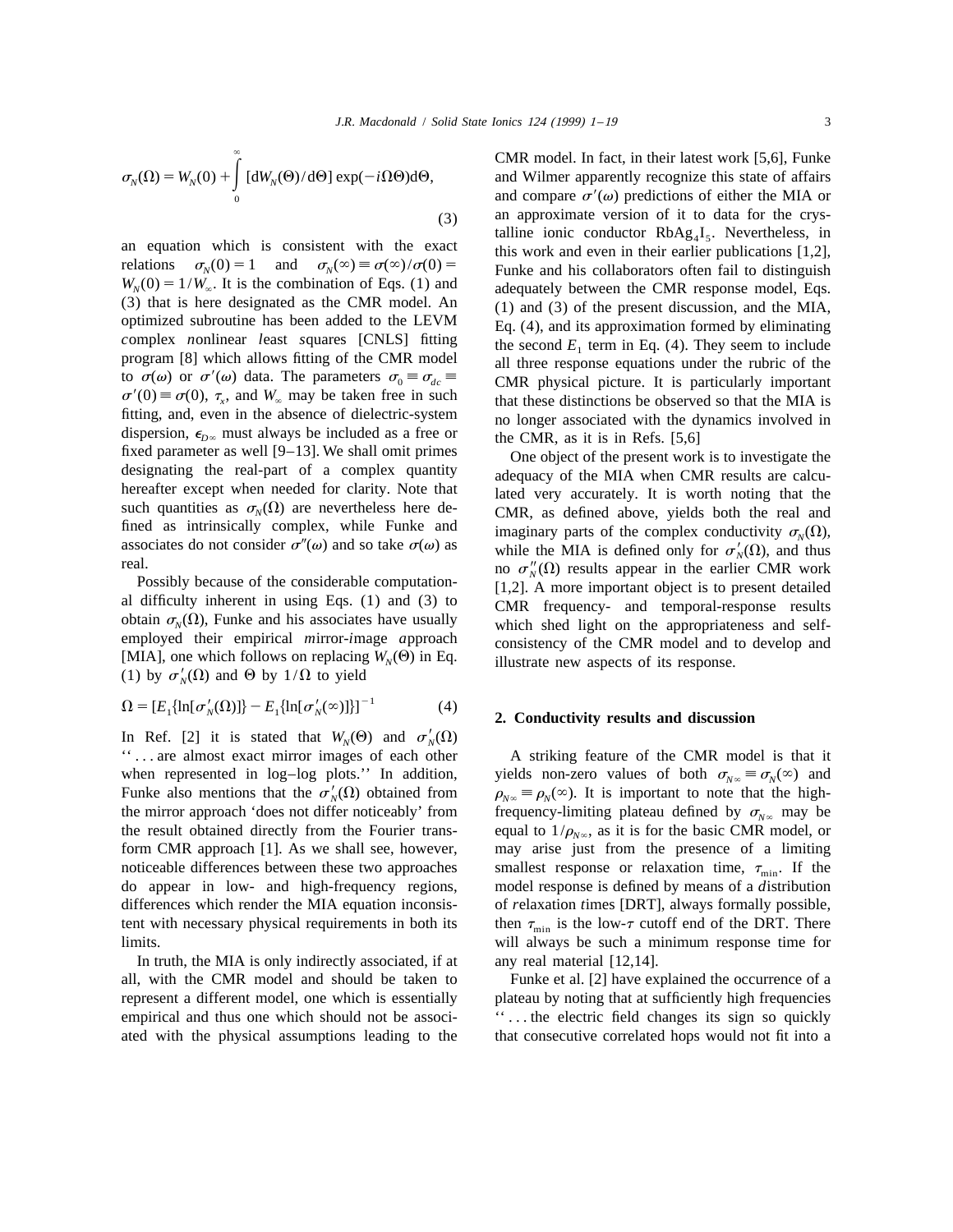when the plateau arises solely from the presence of a

associated only with mobile charges,  $\epsilon_c(\omega)$  [9–11]. Its low-frequency limiting value,  $\epsilon_{C0} \equiv \epsilon_C(0)$ , may be greater or less than  $\epsilon_{D\infty}$ . When  $\rho_{N\infty} \neq 0$ , the case not only for the CMR but also for the GBEM effective-medium response model [15], it turns out emphasizing that  $I(\Omega)$  is a quantity defined at the that  $\epsilon_{C\infty} = \epsilon_C(\infty) = 0$  [9,10], so that then  $\epsilon_{\infty} = \epsilon(\infty) =$  complex resistivity level.  $\epsilon_{C\infty} + \epsilon_{D\infty}$  is just equal to  $\epsilon_{D\infty}$  when this quantity is Fig. 1 shows some accurate CMR and MIA  $\sigma'_{N}(\Omega)$  included in the model. But when  $\rho_{N\infty} = 0$ ,  $\epsilon_{\infty}$ , will plots for different  $W_{\infty}$  values. conductive-system contribution to  $\sigma(\omega)$ , no  $\epsilon_{D\infty}$ 

$$
\rho_N(\omega) = \rho_{N^{\infty}} + \Delta \rho_N I(\omega) \tag{5}
$$

where  $\Delta \rho_N \equiv (\rho_{N0} - \rho_{N\infty})$  and  $\rho_{N0} = 1$ . Since  $I(\infty) =$  Although shifted MIA response is very close to

time window given by roughly half a cycle.'' This 0, the  $\epsilon_c(\omega)$  response associated with  $I(\omega)$  alone, can be thought of as just another way of describing namely  $\epsilon_c(\omega) = 1/[\iota\omega\epsilon_vI(\omega)]$ , will not be directly the presence and effects of a non-zero  $\tau_{\text{min}}$ . Note that affected by the presence or absence of  $\rho_{N_{\infty}}$ , and thus when the plateau arises solely from the presence of a  $\epsilon_{C_{\infty}}$ , will be non-zero. Here,  $\epsilon_{V}$  non-zero  $\tau_{\min}$ ,  $\sigma_{N\infty} \neq 0$  but  $\rho_{N\infty} = 0$ . Even then, vacuum. These considerations suggest that it will be however, it is still the case that  $\sigma_{N0} = 1/\rho_{N0}$ . worthwhile to examine  $I(\Omega)$  response as well as that All dispersive conductive-system response models of the underlying  $\rho_N(\Omega)$ . Note that for the CMR, or lead to an effective complex dielectric constant for any model for which  $\rho \neq 0$ , it follows from the for any model for which  $\rho_{\infty} \neq 0$ , it follows from the above that

$$
I(\Omega) = (\rho_N(\Omega) - W_\infty)/(1 - W_\infty),\tag{6}
$$

included in the model. But when  $\rho_{N\infty} = 0$ ,  $\epsilon_{\infty}$ , will plots for different *W*<sub>∞</sub> values. Also, the *I*( $\Omega$ ) curve for always exceed  $\epsilon_{D\infty}$ . If one deals only with the  $W_{\infty} = 0.01$  is designated by CMRI. Fi always exceed  $\epsilon_{D\infty}$ . If one deals only with the *W*<sub> $\infty$ </sub> = 0.01 is designated by CMRI. First notice the conductive-system contribution to  $\sigma(\omega)$ , no  $\epsilon_{D\infty}$  offset between corresponding CMR and MIA curves. effects are included, and thus, for the CMR,  $\epsilon_{\infty} = 0$ . It turns out, as also found earlier by Funke and his It is then incorrect to include this quantity, implicitly associates [5,6,21], that these curves can be made to or explicitly taken non-zero, in any equation involv- virtually coincide over most of their ranges by using ing only conductive-system response, as has often a normalization in Eq. (4) different from that of the been done [1–3,16–20].<br>
Suppose one introduces at the complex resistivity where  $\tau_{\text{CMB}} = \tau_{\text{C}}$ . Note in Fig. 1 that the limiting Suppose one introduces at the complex resistivity where  $\tau_{CMR} \equiv \tau_x$ . Note in Fig. 1 that the limiting level a normalized frequency response function, value of the CMRI curve is somewhat larger than value of the CMRI curve is somewhat larger than  $I(\Omega) = I'(\Omega) + iI''(\Omega)$ , with  $I(0) = 1$  and  $I(\infty) = 0$  that of the CMR but the curves are virtually the same [9,10]. Note that  $I(\Omega)$  may always be expressed in in the low-frequency region. While the CMR plateau terms of a DRT; see Section 3.2. We may also write value is entirely determined by the value of  $W_{\infty}$ , that for the CMRI involves a quotient of two moments of the DRT associated with the  $I(\Omega)$  response [9,10].



Fig. 1. Log–log plots of the real part of the normalized conductivity  $\sigma'_N(\Omega) \equiv \sigma'(\Omega)/\sigma_0$  vs. normalized frequency,  $\Omega \equiv \omega \tau$ . Shown is the response for the dynamic mismatch relaxation model (CMR), the mirror approach (MIA), and the (CMRI)  $I'(\Omega)$  response calculated from the  $\sigma_N'(0)$  CMR response, using Eq. (6), and then transformed to the complex conductivity level. Here,  $W_\infty = \sigma_0/\sigma_\infty = 1/\sigma_{\infty}$ .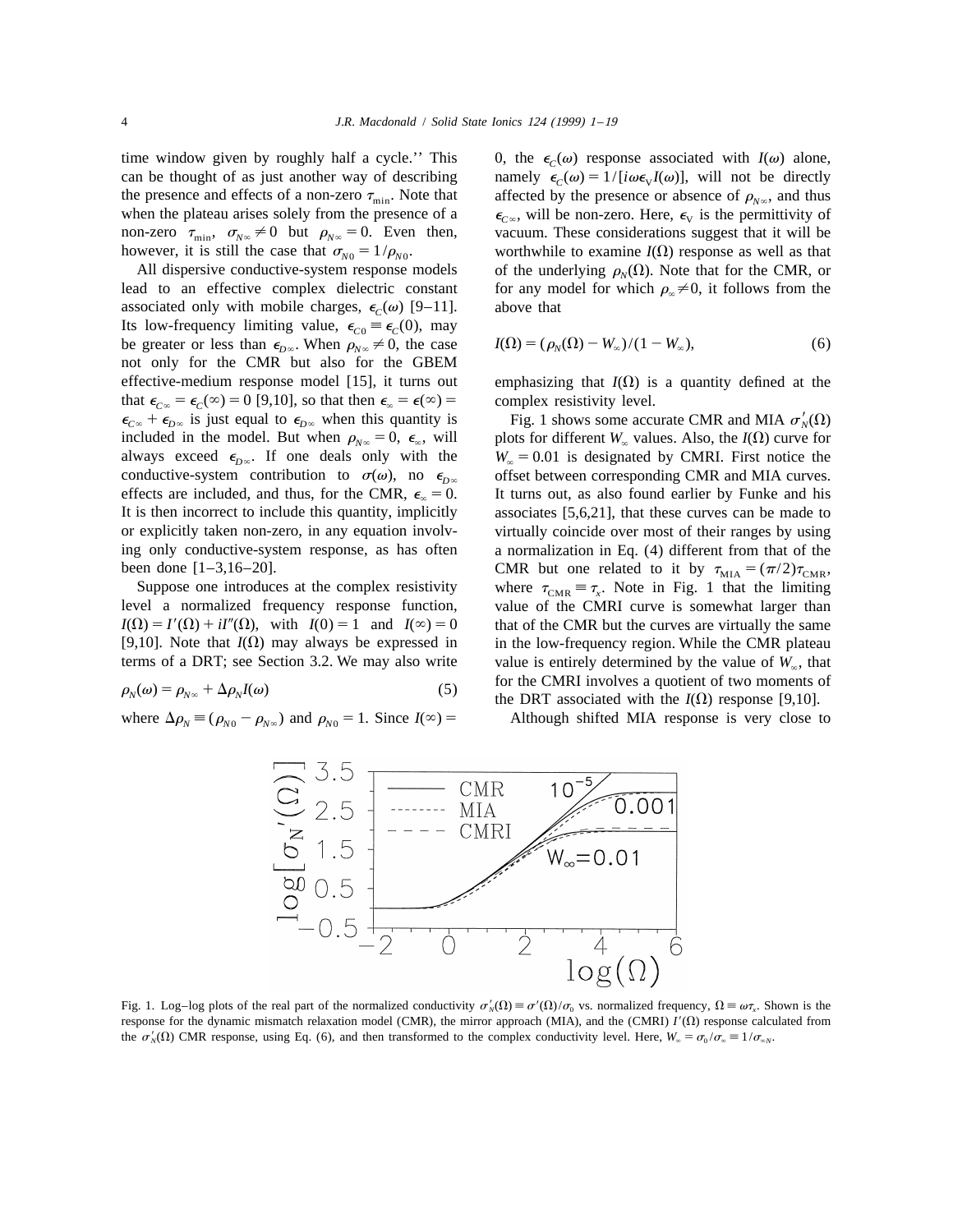high-slope region, differences which are not very tracted) slope of a version of the MIA in which the apparent on a log–log scale are clearly visible when right  $E_1$  term in Eq. (6) is omitted (a new approxi-<br>one plots the slopes themselves. Fig. 2 shows such mate MIA model) increases continuously as the one plots the slopes themselves. Fig. 2 shows such results for  $W_{\infty} = 0.001$ , ones where the MIA response frequency is increased but never reaches unity.<br>
has not been shifted. The CMR and MIA curves at Somewhat different behavior applies for the CMR has not been shifted. The CMR and MIA curves at the bottom of the graph appear very close to one (and the complete MIA). As shown in Fig. 2, the another except for the MIA frequency shift. But the slope reaches a maximum as the frequency increases actual slopes of the response at low and high and then decreases toward zero. The smaller the frequencies are obscured by the non-zero limiting value of  $W_{\infty}$ , the higher the maximum slope. For values in these regions. When we subtract one from example, the maximum values for 0.01, 0.001,  $10^{-5}$ , the original obtain the curves marked CMRSL and MIASL, 0.88, and 0.93, respectively. while if we subtract  $\sigma'_{N}$  from  $\sigma_{N^{\infty}} = 1/W_{\infty}$  and then Fig. 3 shows the frequency dependence of the *calculate* the slopes, we obtain negative values. For  $\sigma''_{N}(\Omega)$  response associated with that of the  $\sigma'_{N}$ calculate the slopes, we obtain negative values. For  $\sigma_N''(\Omega)$  response associated with that of the  $\sigma_N'(\Omega)$  response of comparison, the absolute values of these presented in Fig. 1. It is important because it verifies high-end slopes are plotted in Fig. 2 and identified assertions made above that the CMR, being a purely by CMRSH and MIASH. These results for the conductive-system model, includes no non-zero  $\epsilon_{D\infty}$ , intrinsic underlying response show that the CMR and also that  $\epsilon_{C\infty} = 0$  because  $\rho_{N\infty} \neq 0$ . The two intrinsic underlying response show that the CMR and also that  $\epsilon_{C\infty} = 0$  because  $\rho_{N\infty} \neq 0$ . The two properly involves a limiting low-frequency slope of CMR curves reach maxima and then decrease with a 2, while the MIA's slope approaches infinity in this limiting slope of  $-1$ . Such behavior is associated limit. Similarly, at high frequencies, the intrinsic with  $\epsilon_c(\omega)$ , and the continued decay occurs because *CMR* slope is -2 but that of the MIA only  $\epsilon_{c} = 0$ . Further, Monte Carlo simulations for struc-CMR slope is -2 but that of the MIA only  $\epsilon_{C\infty} = 0$ . Further, Monte Carlo simulations for struc-<br>approaches -1. Thus in both cases the MIA leads to turally disordered ionic models, ones without  $\epsilon_{D\infty}$ physically unrealizable results. included, exhibit curves of the same shape [22,23].

the real-part response of the CMR in its middle, Funke et al. [1,2] have noted that the (unsub-

presented in Fig. 1. It is important because it verifies CMR curves reach maxima and then decrease with a turally disordered ionic models, ones without  $\epsilon_{D^\infty}$ 



Fig. 2. Slopes of  $\sigma'_{N}(\Omega)$  without and with subtraction of plateau values before slope calculation. Here 'SL' identifies subtraction of conductivity vs. normalized frequency. In addition to the two the low- $\Omega$  plateau value, and 'SH' denotes subtraction *from* the CMR curves shown, two corresponding CMRI *I*<sup>n</sup>( $\Omega$ ) conductivity high- $\Omega$  plateau value. The high-end curves designated as CMRSH curves are presented, as well as a third which includes the effects and MIASH show the negatives of the actual high-end slopes. of an  $\epsilon_{D\infty}$  contribution with  $\epsilon_{D\infty} \equiv (e_{\rm V}/\sigma_{0}\tau_{\rm x})\epsilon_{D\infty} = 0.1$ .



Fig. 3. Log–log plots of the imaginary part of the normalized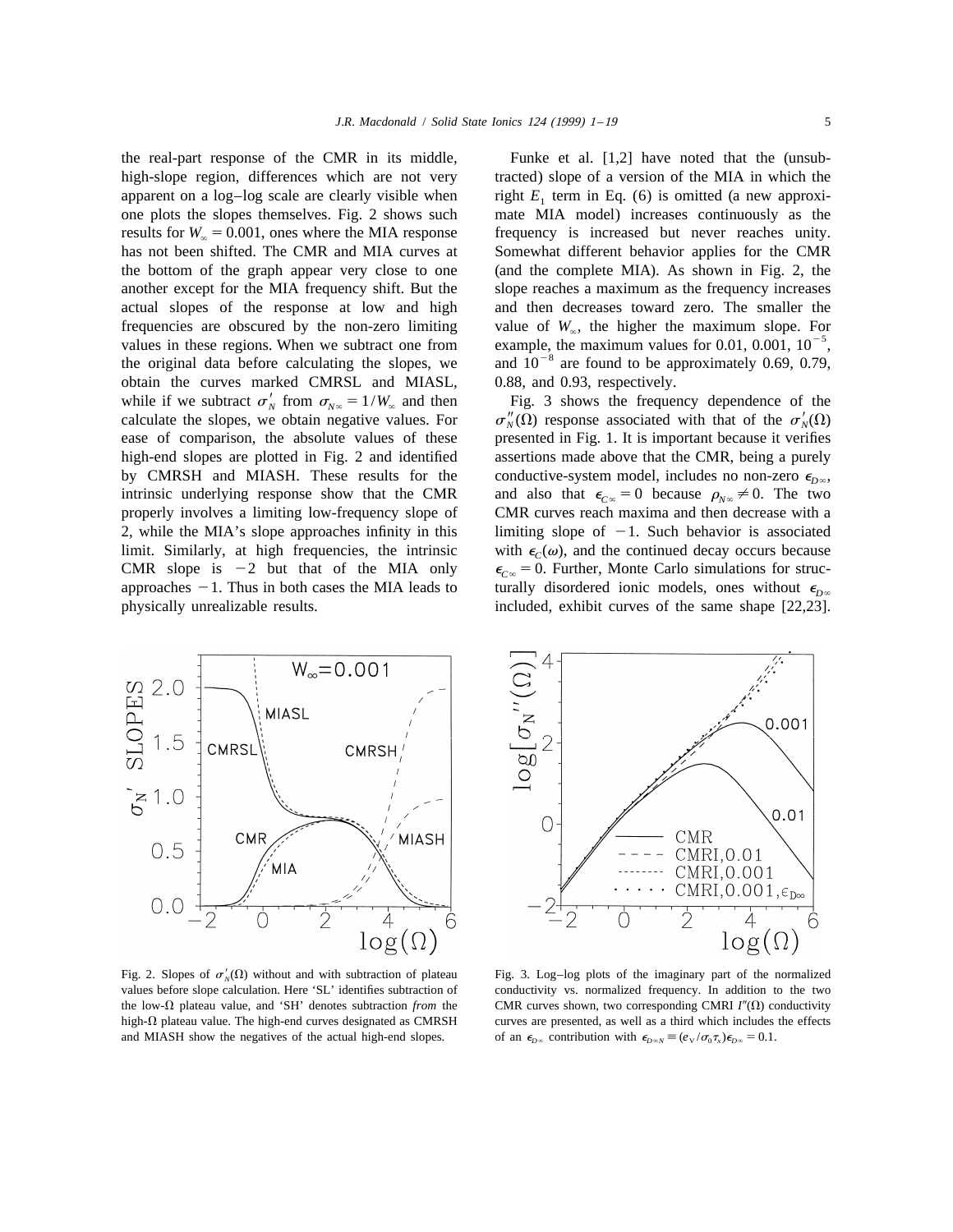For the dotted CMRI curve, a value of  $\epsilon_{D\infty N} = 0.1$  can be calculated numerically with very high accura-<br>was included in calculating the original data. This cy and is available in the LEVM program [8], change in the  $I(\Omega)$  response, but would entirely cut-off modification of it, one which restores physchange the character of the CMR response. Here we ical realizability to the response  $[12-14]$ . define  $\epsilon_N \equiv 1/M_N = \sigma_N / i\Omega$ , where the normalized<br>complex modulus is  $M_N(\Omega) = M'_N(\Omega) + iM''_N(\Omega)$ . It response data for  $W_\infty = 0.001$  and  $0.001 \le \Omega \le 10^6$ ,<br>follows that  $\epsilon_{D\infty} = (\sigma_0 \tau_x / \epsilon_v) \epsilon_{D\infty N}$ .

 $\rho'_{N} = 0.9$  and 1, while the corresponding  $I(\Omega)$  curve, designated here as 0.9*I*, approaches very close to the

response can be fitted using the *K*ohlrausch–*W*il- model is closely related, does lead to KWW beliams–*W*atts (KWW) response model [24–26], one havior. which has been derived from various physical as-<br>
Fitting of only the  $\sigma'_{N}(\Omega)$  data to the KWW model<br> *N*umpions and found to represent a large body of led to smaller values of  $S_{F}$ , another indication of

$$
\phi(t) = \exp[-(t/\tau_K)^{\beta}], 0 < \beta \le 1.
$$
 (7)



In contrast, the CMRI curves in the figure, for which Although no closed-form expression exists for KWW  $\epsilon_{\text{cos}} \neq 0$ , show some slope changes but no maxima. frequency response with arbitrary  $\beta$ , such a response cy and is available in the LEVM program [8], small value evidently does not produce a large including both the conventional KWW model and a

yielded a rather poor fit, with the standard deviation Since the MIA involves only real-part normalized of the relative residuals,  $S_F$ , equal to about 0.084. Let conductivity response, one cannot directly calculate  $\tau_{\kappa} = \tau_{\kappa}/\tau_{\kappa}$  be a free parameter of the fit of t  $\tau_{KN} \equiv \tau_K / \tau_x$  be a free parameter of the fit of the the complex  $\rho_{\rm N}(\Omega)$ , *M<sub>N</sub>*( $\Omega$ ), and  $\epsilon_{\rm N}(\Omega)$  responses normalized CMR data. Fitting led to an estimate of associated with it. Even though the MIA does not  $\tau_{KN}$  of about 2.3, compared to the value of unity define the  $\sigma_N^{\prime\prime}(\Omega)$  response associated with its  $\sigma_N^{\prime\prime}(\Omega)$  inherent in the normalized CMR model itself. Its response, there is a way to obtain it, as described in estimates of  $\Delta \rho_N$  and  $\rho_{N^{\infty}}$  were excellent, however, *Section 4. Fig. 4 shows, however, only complex-* and the estimates of  $\beta$  and  $\tau_{N \text{min}} = \tau_{\text{min}} / \tau_X$ Section 4. Fig. 4 shows, however, only complex-<br>resistivity-plane results for the CMR. For  $W_{\infty} \le 0.01$ , about 0.75 and 5.5 × 10<sup>-6</sup> respectively. No adequate there would be little visible difference between fit was obtained when the free parameter  $\rho_{N^{\infty}}$  was  $\rho_{N}(\Omega)$  and  $I(\Omega)$  response curves, but the difference fixed at zero. On the other hand, fitting without DRT fixed at zero. On the other hand, fitting without DRT becomes extreme as  $W_{\infty} \to 1$ . For example, for  $W_{\infty} =$  cutoff led to an appreciably worse fit than the above 0.9 the  $\rho_{N}(\Omega)$  curve would appear only between one and to a poorer estimate of  $\rho_{N\infty}$ . These results indicate that the KWW model, even with an added  $\rho_{N_{\infty}}$  free parameter, differs appreciably from the semicircular shape of simple Debye response. CMR model. In contrast, it has been shown [29] that It is of interest to evaluate how well CMR the Funke jump relaxation model, to which the CMR

led to smaller values of  $S<sub>F</sub>$ , another indication of data quite well [9–11,27,28]. In the time domain, it differences between the models. Here, with both  $\rho_{N^{\infty}}$  involves fractional exponential behavior of the form and the cutoff parameter simultaneously free to vary, and the cutoff parameter simultaneously free to vary, fitting led to the no-cutoff condition; *S<sub>F</sub>* was about 0.056; and the  $\beta$  estimate was about 0.74. Surpris-<br>ingly, when  $\rho_{\text{W}\infty}$  was fixed at zero, the smaller value  $S_F \approx 0.035$  was obtained with  $\tau_{N_{\text{min}}} \approx 2.38 \times 10^{-5}$ and  $\beta \approx 0.81$ . Since the CMR data involve both a non-zero  $\rho_{N^{\infty}}$  and low- $\tau$  cutoff, however, it is clear that complex fitting yields a better picture of the situation here than does real-part fitting. Finally, fitting of the CMR data with the MIA model yielded a value of  $S_F \approx 0.015$  and an estimate of  $\tau_{\text{MIA}N} \approx$ 1.52, rather than the value of  $\pi/2$  mentioned above. When the fitting was restricted to the middle region,  $10 \le \Omega \le 100$  however, a value of about 1.555 was Fig. 4. Complex-resistivity-plane results for  $\rho_N$  and four values of **budge obtained.** Although the MIA is clearly useful for *W*<sub> $\alpha$ </sub>. The curve marked 0.9*I* shows the *I*( $\Omega$ ) response for *W*<sub> $\alpha$ </sub> = 0.9. preliminary fitting of putative CMR data, the CMR Here frequency increases parametrically from right to left. model itself should be used for final fitting, par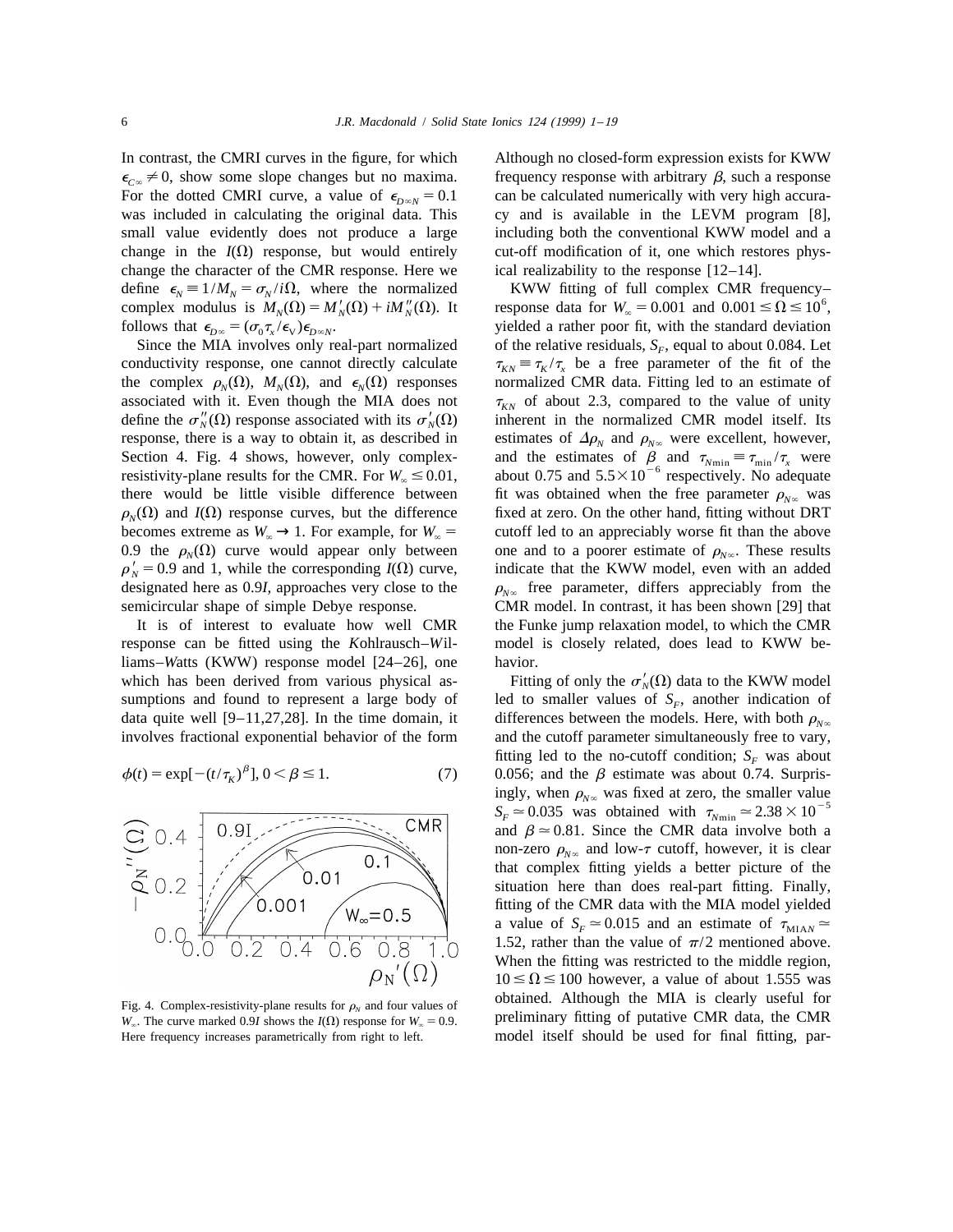ticularly if random errors in the data are of the order when the ubiquitous presence of  $\epsilon_{D\infty}$ , was not of one per cent or less. generally included properly in data analyses. But

discussion about the appropriateness of using the include such effects and will not represent the true electric modulus or not [e.g., [18–20,30–33]]. A conductive-system DRT [9,10,31]. Similarly, the use crucial distinction, which is often not recognized or of any fit model which does not account properly for defined [30–33], is that between modulus plots  $\epsilon_{D\infty}$  is guaranteed to lead to incorrect results [11]. [plotting data in terms of  $M'(\omega)$  and  $M''(\omega)$ ] and the This effect was, unfortunately, not recognized by modulus formalism, an approach which is not a Moynihan and associates [16–20], resulting in poor matter of plotting but is a method of generating a estimates of some fitting parameters and misinterprenew response model from a known one [9– tation of data by those who have used the original 11,16,17]. Often (but not here) the term 'modulus modulus formalism [16,17] for data analysis. Recent formalism' is used to mean either or both of the work has quantified this problem and shown how it above. Failure to recognize this distinction renders may be entirely avoided through the use of CNLS some of the previous discussions of these matters fitting with  $\epsilon_{D\infty}$  taken as a separate free parameter in

It is important to note that data can be plotted at DRT [9–13]. any of the four immittance levels. None of them should be given a favored place at the expense of the 3.2. *Modulus*-*formalism models and modulus* others, and data analysis should properly begin with *response* plots of the data at all four levels. The electric modulus was perhaps first introduced by Shrama In order to describe the original [16,17] and [34], and it has been stated by Angell [30] to have corrected modulus–formalism response models [9– been invented to eliminate electrode polarization, 11], first let  $x = \tau/\tau_x$  and define  $y = \ln(x)$ . Further, although this was not Shrama's aim. For some this is define a normalized DRT for a particular response an advantage [18–20,30], for others a disadvantage model as  $G_n(x)$ , where  $n = 0$  or 1. We may now [30,33]. This interpretation is, however, based on a write, for two kinds of response defined by the value misconception. As compared to plotting at the com- of *n*, plex resistivity level, modulus plotting of the same ` ` plex resistivity level, modulus plotting of the same<br>data tends to hide low-frequency effects, but it does<br>not eliminate them. In fact, CNLS fitting of the data<br>transformed to either of these two levels yields  $I_n(\Omega) = \int_0$ exactly the same parameter estimates when propor-<br>tional weighting is employed [8]. Therefore, criti-<br>For the moment we follow convention and assume cisms based on the character of modulus plots or on that the above distributions do not include any their analysis [30,33], ones which even challenge the effects arising from a non-zero  $\rho_{\infty}$ ; therefore when it physical basis of the modulus, are inapplicable when is non-zero, Eq. (5) is applicable. If the choice  $n=$ 

was an important insight at the time he wrote, a time

note that since a data set still contains the same information independent of which of the four immitt-**3. Modulus plots and modulus formalism** ance levels it is expressed at, Dyre's remark, if it were applicable, would apply for any of these levels. 3.1. *Important modulus*-*related distinctions* Experimental immittance data sets always include effects arising from  $\epsilon_{D\infty}$ , so any DRT derived from Over the years there has been a great deal of the data without explicit consideration of  $\epsilon_{D_\infty}$  will somewhat moot. **Example 2** either direct fitting or in data inversion to estimate a

$$
I_n(\Omega) \equiv \int_0^\infty \frac{G_n(x)dx}{[1+i\Omega x]} = \int_{-\infty}^\infty \frac{F_n(y)dy}{[1+i\Omega \exp(y)]},
$$
(8)

For the moment we follow convention and assume is non-zero, Eq. (5) is applicable. If the choice  $n=0$ adequate analysis methods are applied. specifies a known response model  $I_0(\Omega)$ , for example Dyre [31] has implied that data expressed at the the KWW, here now designated as KWW0, then it modulus level cannot be related to a significant DRT, turns out  $[9-11]$  that the corresponding modulusone related to the motion of mobile charges. This formalism model,  $I_1(\Omega)$ , is just defined by Eq. (8) was an important insight at the time he wrote, a time with  $n=1$  and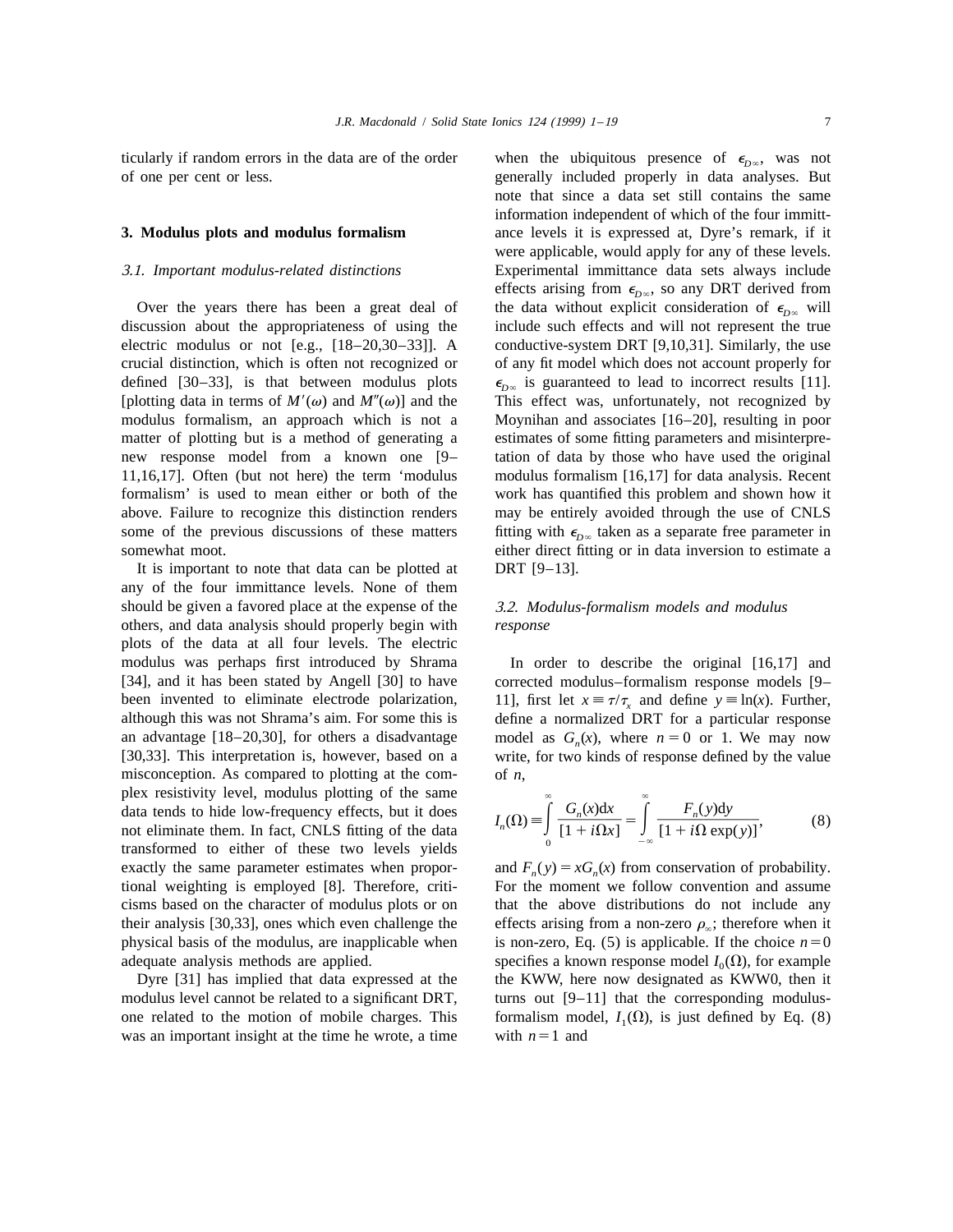$$
G_1(x) = [x/\langle x \rangle_0] G_0(x). \tag{9}
$$

Finally, the dimensionless moments of a distribution are given by:

$$
\langle x^m \rangle_n \equiv \int_0^\infty x^m G_n(x) \mathrm{d}x,\tag{10}
$$

with *m* an integer and the average relaxation time for the distribution is  $\langle \tau \rangle_n = \tau_{nn} \langle x \rangle_n$ . Note that the dimensionless quantities in Eq. (10) do not depend directly on  $\tau$ , but only on the shape of the distribution.

The above relations are sufficient to allow one to write the connection between  $I_1$  and  $I_0$  as [9–11]

$$
I_1(\Omega) = [1 - I_0(\Omega)] / [i\Omega \langle x \rangle_0]. \tag{11}
$$

In previous work, the  $\langle x \rangle_0$  in Eq. (11) has often been replaced by  $1/\langle x^{-1} \rangle_1$ , but this relationship only applies when the same parameter values are used for separate  $n=0$  and 1 response calculations [13], and it discussed in the last section used the ordinary CSD0 is inapplicable when one fits the same data set with KWW0 fitting model, and only much worse fits the  $n=1$  model following from a given  $n=0$  one, as could be obtained with the CSD1 KWW1 response in Eq. (11) [11]. Its failure ensures that the relation model.  $(\epsilon_{C0})_0 = (\epsilon_{C\infty})_1$ , also used previously, then fails as Fig. 5 presents some normalized modulus-level **COO COO** COOR **COO** COOR **COO** COOR

complex resistivity level but can be transformed to increasing frequency, an indication that  $\epsilon_{\infty} = 0$ . For any of the three other levels. From this point of view, the three lower curves, however,  $\epsilon_{\infty} \neq 0$  and a  $I_1(\Omega)$  is not particularly a modulus-related quantity. appears. A curve like the basic CMR one here has Therefore, instead of defining  $I_0(\Omega)$  and  $I_1(\Omega)$  as been presented for CKN data at 453 K [35]. Al- describing ordinary and modulus formalism re-<br>though it shows  $M''(\omega)$  increasing at its high-fresponses, it is more appropriate to identify them as quency end, as does the present CMR curve, the different kinds of *c*onductive-*s*ystem *d*ispersion results are characterized in Ref. [35] as involving (CSD) response. CSD0 and CSD1 [11–13]. Because two maxima. And, in fact, since  $\epsilon_{p_\infty} \neq 0$  for real CSD0 and CSD1 models are different and yield data, a peak must indeed appear beyond the highest different frequency response, their associated time frequency shown. Interestingly, some disordered-sysresponses are also different. Thus, the fractional- tem Monte Carlo results do show one or two peaks exponent temporal response of the KWW0 model, even though the presence of any  $\epsilon_{D\infty} \neq 0$  is not stated Eq. (7), is quite different from that for the KWW1 [36]. Further, independent CKN measurements [37] model, even though the models are related as above did not confirm two-peak behavior, possibly because [12]. In Section 6.1, it will be shown how the of the absence of sufficient high-frequency data. original modulus-formalism response is related to Factors instrumental in producing two peaks will be Eq. (11). Incidentally, the KWW fitting results discussed in Section 4.



Fig. 5. Log–log plot of the imaginary part of the normalized complex modulus,  $M''_y(\Omega)$ , with and without some effects of  $\epsilon_{n_x}$ included. Here,  $M_N(\Omega) \equiv i\Omega \rho_N$ .

CMR and CMRI response curves. The top CMR Note that  $I_1(\Omega)$ , like  $I_0(\Omega)$ , is defined at the curve shows that  $M''_N(\Omega)$  increases indefinitely with the three lower curves, however,  $\epsilon_{\alpha} \neq 0$  and a peak though it shows  $M''(\omega)$  increasing at its high-fre-[36]. Further, independent CKN measurements [37].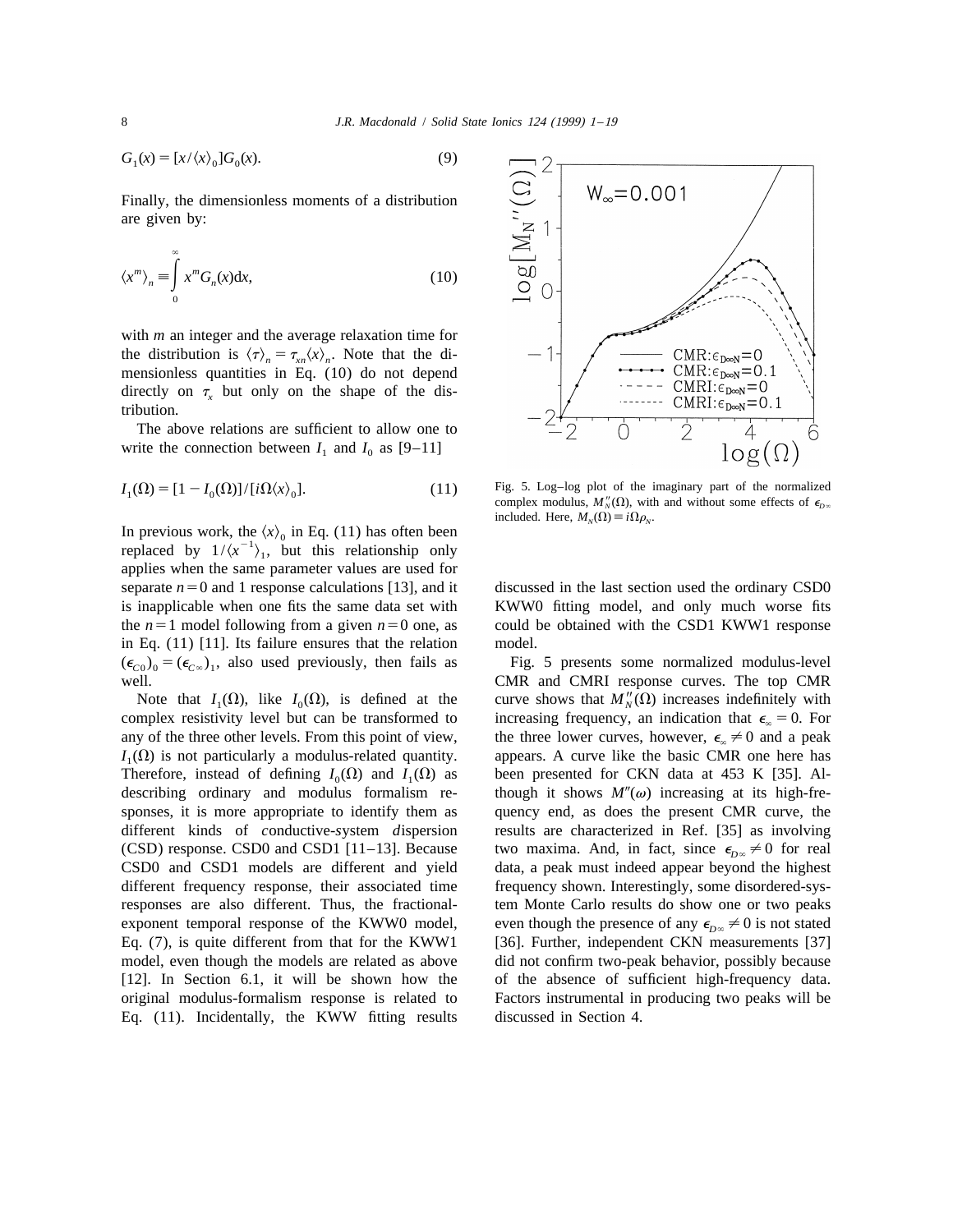### **4. Distribution estimates**

The LEVM program allows one to estimate the DRT associated with a set of frequency- or timeresponse data [8–10,12,13,38–40]. It can provide estimates of any discrete distribution points and of continuous ones, yields unambiguous discrimination between them, and, when the DRT contains both discrete points and a continuous part, leads to a set of  $\{e_i, y_i\}$  points of a normalized distribution,  $F_{DC}(y_i)$ , with  $1 \le i \le N$ . Here, the strength parameters  $e_i$  are denoted  $d_i$  for discrete points not a part of any continuous DRT and are denoted by  $c_i$  for discrete points which define the continuum part of the DRT. Unlike other inversion approaches, that in LEVM permits both the  $e_i$  and  $y_i$  (or  $x_i$ ) quantities to be free parameters of the fit. This, in turn, allows unambiguous discrimination between the two types<br>of response. Although the continuum parts are<br>least times. Here, the e, quantities are values of the strength necessarily represented by discrete points, discrimi- parameters of the distribution. Low- $\tau$  and high- $\tau$  cut-offs of each nation between  $c_i$  and  $d_i$  responses is achieved by continuous distribution are apparent, as well as an isolated point at *i* results for different *N* values; the *y* values the high- $\tau$  end of the distribution. Anoth observing results for different N values: the  $y_i$  values<br>for continuum points vary with N while those for any<br>non-continuum discrete points do not.<br>non-continuum discrete points do not.

In order to take simultaneous account of all  $d_i$ discrete points of a distribution, especially that associated with the presence of  $\rho_{\infty}$ , and continuous eliminated. Thus, the presence of a non-zero  $\rho_{\infty}$  in of Eqs.  $(5)$  and  $(6)$ . Then, Eq.  $(8)$  necessarily associated with  $F_{DC}(y)$  rather than with  $G_{DC}(x)$ . In large, allowing these  $x_1$  estimates to be taken conmuch previous work [e.g.  $[16,17]$ , this distinction has sistent with zero.

were exceptionally good. For example, the CMR as a second  $d_i$  discrete point (shown inside the large curve with  $N = 19$  yielded  $S_F = 8 \times 10^{-7}$ . For each square-box symbol). For the CMR model, the  $c_i$  of the two CMR cur not been shown because it involves too small an *x* 1), and the high-end discrete point is specified by value. Values for the two points are  $\{d_1, x_1\} = 4.9 \times i = N$  for both the CMR and the CMRI. Note that  $10^{-4}$ ,  $2.2 \times 10^{-14}$  and  $1.6 \times 10^{-4}$ ,  $5.0 \times 10^{-31}$  for although the  $c_i$  points fall approximately on a points are either directly eliminated from the fit or the continuum response is not constant but is con-(6) is inverted, one finds that all  $\rho_{\alpha}$  effects are part of the response is cut off both at its low-*x* and at



contributions, we may write  $\rho_N(\Omega) = I_{DC}(\Omega)$  instead the CMR model contributes a term  $\delta(y-y_1)$  to the of Eqs. (5) and (6). Then, Eq. (8) necessarily full distribution. Here,  $\delta$  denotes the Dirac delta involves the full DRT,  $G_{DC}(x)$  or  $F_{DC}(y)$ , normalized function, and one would expect that  $x_1 = \exp(y_1)$ so that  $I_{DC}(0) = 1$ . Fig. 6 shows  $n=0$  results for should be zero. Although the  $x_1$  values cited above some of the present CMR and CMRI data. Because a are not zero, they are very small, and, in addition, are not zero, they are very small, and, in addition, logarithmic  $\tau$  scale is used, the results are those their estimated relative standard deviations are very

not been recognized [9,10,12,13]. Fig. 6 shows that the CMR and CMRI  $F_{DC}$ 's<br>The fits that led to the present inversion estimates involve a continuum part, the usual situation, as well involve a continuum part, the usual situation, as well continuum points are those defined by  $2 \le i \le (N W_{\infty} = 0.001$  and 0.01, respectively. When these straight line over much of their range, the slope of when CMRI frequency response calculated by Eq. tinuously varying. Further, the results show that this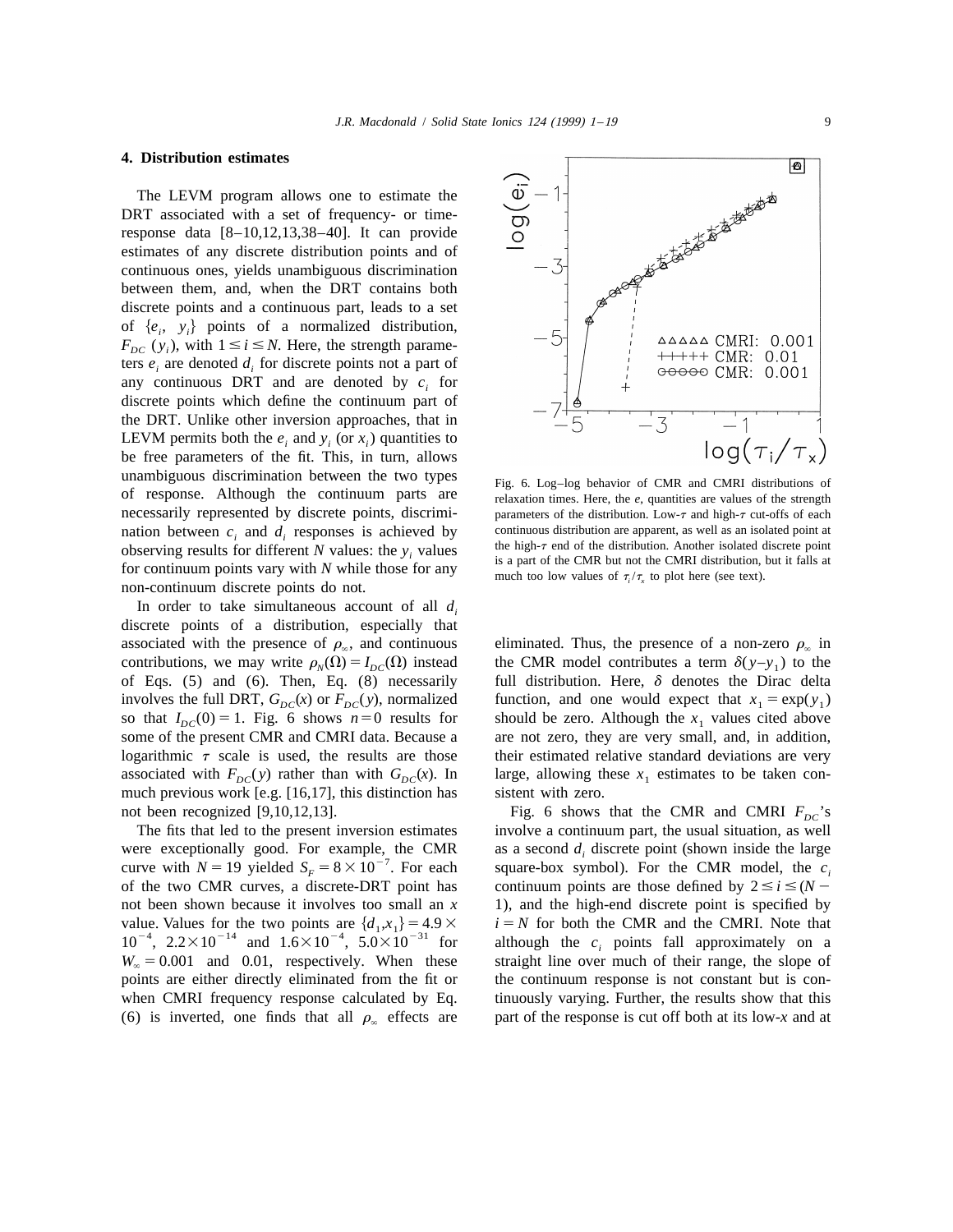its high end. No increase in *N* causes the  $c_i$  points to cribed to bulk effects [41], and some evidence of two lie outside the range shown. The values of  $x<sub>2</sub>$  for the peaks appears in results for intercalated polymer CMR and  $x_1$ . for the CMRI, which are both  $x_{\text{min}}$  for electrolytes [42]. It is thus likely that different this part of the distribution, are about  $1.75 \times 10^{-5}$  processes may lead to two-peak behavior, a matter and one would expect, the continuum distribution is narrower for  $W_{\infty} = 0.01$  as it begins to approach simple Debye behavior. It is worth remarking that **5. CMR temporal responses** the  $\langle x \rangle_0$  estimates obtained from the inversion for  $W_\infty = 0.001$  are 2.50999=0.999×2.51250 and  $W_{\infty} = 0.001$  are  $2.50999 = 0.999 \times 2.51250$  and When one has available an expression for a DRT, 2.51250, for the CMR and CMRI, respectively. For one can readily calculate the macroscopic temporal

and CMR are 0.61809, 2.9062 and 0.62858, 2.9065, present CMR DRT is defined, as discussed in respectively. The  $x_N$  values are the same, in spite of Section 4, by up to 19  $e_i$  values, each of which leads the different *N* values used, and the  $d<sub>N</sub>$  ones differ to simple Debye response in the frequency domain because the effective  $W_{\infty}$  is actually somewhat less and to a corresponding number of weighted exponentian 0.001 for the CMRI, as shown in Fig. 1. This tials in the time domain. Since the estimated CMR discrete point contributes a term  $\delta(y - y_N)$  to the full DRT was able to represent the frequency-response distribution. It leads to the dominant part of  $\rho_N(\Omega)$  data so accurately, it is highly likely that any distribution. It leads to the dominant part of  $\rho_N(\Omega)$ response at low frequencies. The presence of two  $d_i$  temporal response calculated from it will be corrediscrete points as well as a continuum part makes spondingly accurate and appropriate, in spite of the CMR distributions unique in the present author's generally ill-posed character of inversion results for a experience. continuous distribution.

Once a DRT which represents the data to high Fig. 7 shows a comparison between the  $W_{\infty}$  = accuracy has been obtained, it is straightforward to 0.001  $g(\Theta)$  response defined by Eq. (2) and the use it in LEVM to generate model data with any DRT point or points eliminated. This facility can be employed to investigate the factors leading to the unusual two-peak  $M''(\Omega)$  response discussed in the last section. We find that with the full DRT, plus a value of  $\epsilon_{D\infty N}$  of about 0.95, two peaks of nearly equal height appear, with an appreciable valley between them. This value of  $\epsilon_{D\infty N}$  is experimentally reasonable because, for the CKN data analyzed in Section 6.2, we may use the fit parameters found for temperatures of 478 K and 423 K to convert the plausible value of  $\epsilon_{D\infty}$  = 5 to the corresponding  $\epsilon_{D\infty}$ <sup>*N*</sup> values, yielding results close to 0.95. On the other hand, generation of  $M''(\Omega)$  curves with one or both of the isolated discrete end points of the full distribution eliminated yields only distorted single-peak response for any values of  $\epsilon_{D\infty}$ . It thus appears that two-peak response is a characteristic feature of the full CMR response when and only when a plausible<br>non-zero value of  $\epsilon_{D\infty}$  is included. Finally, it is worth<br>response function  $g(\theta)$  with the corresponding macroscopic noting that two peaks have been found for a poly-<br>function  $\phi(\theta)$ , where the normalized time is  $\Theta = t/\tau$ . The crystalline lithium aluminosilicate material and as- function  $\psi$  is either *g* or  $\phi$ .

 $W_{\infty} = 0.01$ , the CMR estimate was 2.1062. response  $\phi(t)$  (termed *G*(*t*) by Funke and associates For  $W_{\infty} = 0.001$ , the  $\{d_N, x_N\}$  points for the CMRI [1,2]) associated with it [9,10,12,13,38,39]. The [1,2]) associated with it [9,10,12,13,38,39]. The tials in the time domain. Since the estimated CMR

0.001  $g(\Theta)$  response defined by Eq. (2) and the

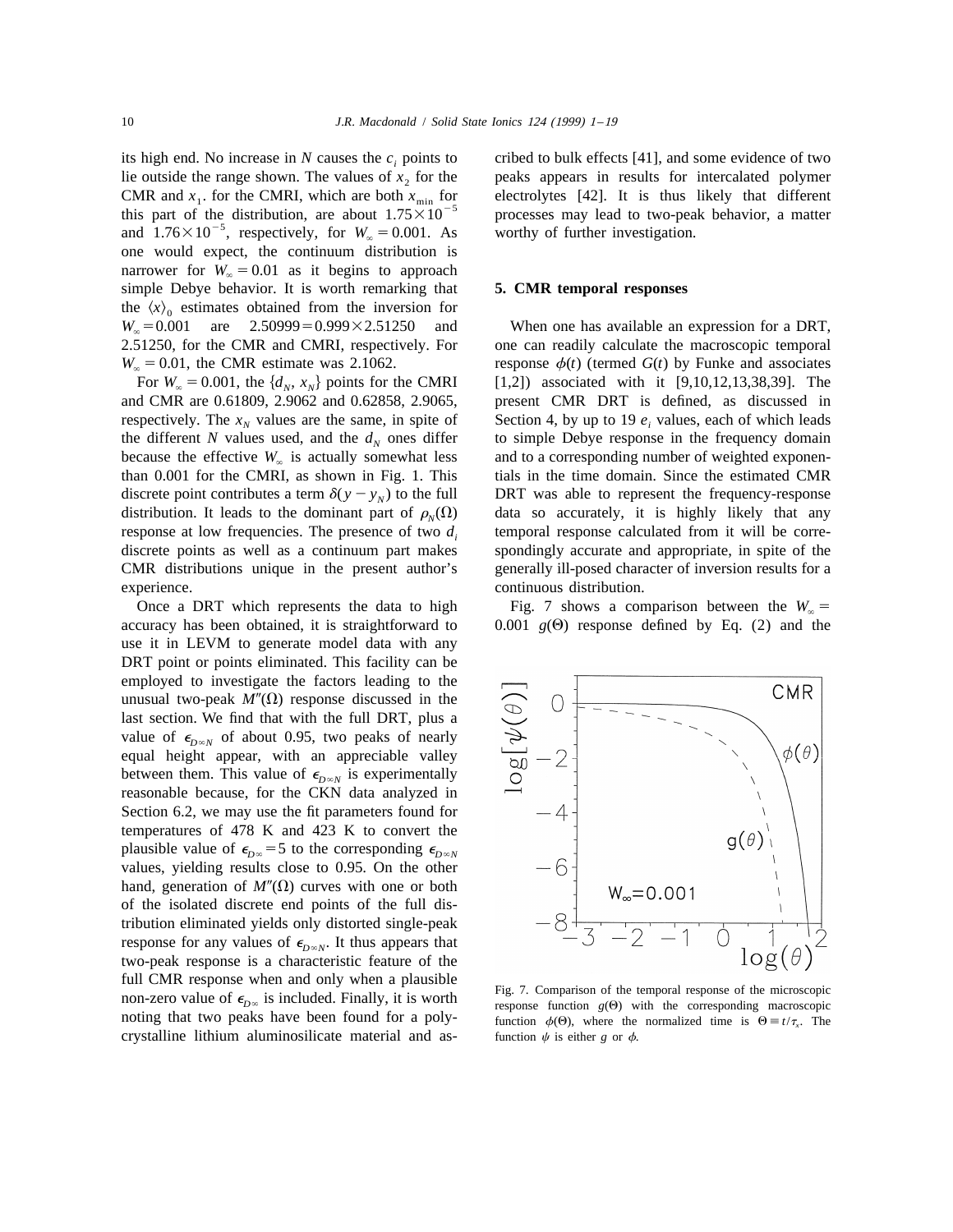corresponding  $\phi(\Theta)$  response calculated from the analysis of experimental spectra, they consider no response of  $\rho_N(\Omega)$ . tenuous.<br>Clearly, there are large differences between these Finall

microscopic and macroscopic responses. In Refs. proximate MIA model, which predicts a slope con- [1,2], Funke and his associates have pointed out that tinuously increasing toward, but not reaching, unity, *g*(*t*) and *W*(*t*) do not properly describe mismatch is appropriate for describing the nearly constant loss relaxation at short times, and they discussed possible (NCL) behavior which appears for some ion conreasons for such failure from a microscopic point of ducting materials at low temperatures (e.g., see view. But the present results show large differences [43,44]). But such behavior generally appears at over the full range, not just at the short-time end of sufficiently low temperatures that the charge carriers it. This is particularly important because the deriva- may not be completely dissociated. When this is the tion of the CMR, Eq. (1), is founded on the case, it is improper to use the Nernst–Einstein assumption  $g(\Theta) = \phi(\Theta)$  [1,2], a physically based relation to transform from normalized conductivity to relation between the many-particle relaxation func- a normalized angular-frequency-dependent coeffition  $g(\Theta)$  and the macroscopic relaxation function cient of self-diffusion, as in Eqs. (5) and (8) of Ref. nores ''the properties of the relaxing neighborhood led to an adequate fit of such data, little or no light which cannot be described in terms of moving would be shed thereby on the physics of the procharges,'' is characterized as crude [1], it neverthe- cesses involved since the MIA is empirical. less is a crucial part of the derivation of Eq. (1). It is of interest to see how well the two responses

only at short times but over the full temporal range, A remarkably good fit of the  $\phi(\Theta)$  data, extending indicates that the theoretical basis of the CMR model over the  $\Theta$  range from 0.001 to 100, was obtained on of Eq.  $(1)$  is questionable and its connection with the using the function microscopic differential equations used to derive Eq. (1) is flawed. Therefore, it appears that not only the MIA response model but also the present CMR<br>
24 model should be taken more as an empirical fitting The  $S_F$  value for the fit was  $6.8 \times 10^{-4}$ , and the<br>
24 equation rather than as a firm deduction from relative standard plausible microscopic physical processes. were all smaller than 0.004. In alphabetical order, the

based on the MIA, the authors emphasize that the 0.1611, 0.40608, and 0.7281, respectively. Note that time derivative of the present Eq.  $(2)$  is "the central the value of *B* is virtually exactly the same as that of relation of the CMR," a result that "states that the  $x<sub>N</sub>$  listed above for the largest discrete point of the rates of relaxation via single and many particle CMR DRT. It is therefore clear that that isolatedrates of relaxation via single and many particle CMR, as defined by Eqs. (1) and (3), indicate that function of Eq. (12) led to a very poor fit of the  $g(\Theta)$ both the CMR and the MIA should be treated as data, especially at the low- $\Theta$  end. When the data are empirical fitting models, inconsistent with Eq. (2). restricted to the range shown in the figure, one Although Funke and Wilmer [5,6] emphasize that obtains a value of  $S_F$  of about 0.1 and the following this central relation was derived in their work by parameter estimates: 0.414, 0.046, 0.172, 0.696, and

DRT. It is worth noting that Eq. (2) follows from the time-dependence data directly and only compare original Funke jump relaxation model [3], but only frequency-response data with MIA, or approximate when  $W_{\infty} < 1$ . When  $W_{\infty} = 1$ , one obtains just  $g(\Theta) =$  MIA, predictions. Thus, the connection they claim to  $\exp(-\Theta)$ , consistent with the resulting simple Debye the CMR and to its Eq. (1) response model seems the CMR and to its Eq.  $(1)$  response model seems

Finally, Funke and Wilmer suggest that the ap- $\phi(\Theta)$  [2]. Although this approximation, which ig- [5,6]. Further, even if the approximate MIA model

The failure of the above equation to apply, not of Fig. 7 can be separately fitted in the time domain.

$$
\phi_F(\Theta) = A \exp(-\Theta/B) + C \exp[-(\Theta/D)^E].
$$
 (12)

relative standard deviations of the five parameters It is worth noting that in [5,6], whose analysis is estimates obtained were about 0.8363, 2.9067, routes are coupled to each other in a synchronous point contribution to the DRT is associated with a fashion.'' Although this is an important part of the large exponential contribution to the temporal re-<br>
Funke jump relaxation model [3], the results above sponse. Furthermore,  $D^{-1}$  is close to the CMR  $\langle x \rangle_0$ <br>
and th value also listed in the last section. The fitting parameter estimates:  $0.414$ ,  $0.046$ ,  $0.172$ ,  $0.696$ , and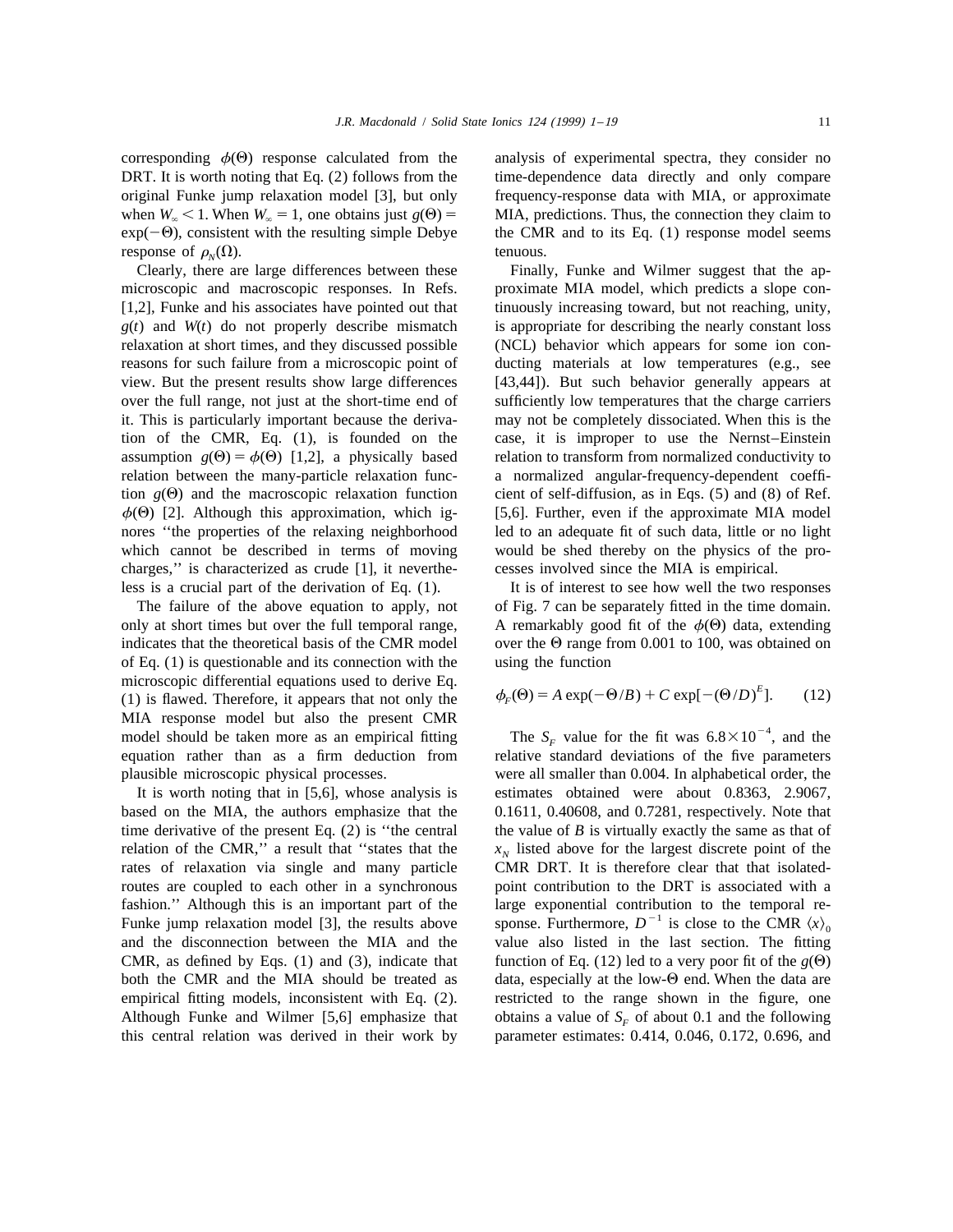0.895. When the range began at  $\Theta = 1$ , an appreciably smaller value of  $S_F$  was found with, most significantly, both *D* and *E* estimates very close to unity: ordinary exponential response. Incidentally, for fitting of the  $\phi(\Theta)$  data with the  $\Theta$  range again beginning at unity, estimates of *D* and *E* were 0.59 and 0.90, changing to 0.77 and 1, respectively, when the data began at  $\Theta = 10$ .

Since the DRT approach makes it easy to eliminate any of the individual points of the DRT fit of the data, one can readily generate  $\phi(\Theta)$  synthetic data with the two isolated  $d_1$ -type discrete points of the full distribution eliminated, leaving only the continuous part of it; denote the result by  $\phi_r(\Theta)$ . It makes no significant difference whether or not the small- $\tau$  point is eliminated, but elimination of the large- $\tau$  one leads to quite different results when Eq. (12) is used for fitting the  $\phi_T(\Theta)$  data. The resulting Fig. 8. Plots of time–response functions using an ordinate trans- $S_F$  value was about 0.015, indicating a pretty good fit formation which would result in a line of constant slope  $\beta$  if the **F***F* interior to the **P** repriorishing one discussed pormalized stretched-exponential f but one far inferior to the principal one discussed<br>above. The parameter estimates were about 0.0486,<br> $0.7762$ , 0.0854, 0.1986, and 0.7877. The continued<br>but interest of the CMR distribution of relaxation times. need for a simple exponential contribution to the response, as demonstrated here, arises from the cutoff of the continuous distribution at its low- $\tau$  end [12].

These results show that even the continuous part of the DRT does not lead to excellent KWW0 fractional exponential response. More can be learned by plotting in a way that would lead to a straight line with a slope of  $\beta$  if Eq. (7) applied. Following Funke [3], one obtains the results of Fig. 8, where  $\psi$ is either  $\phi$ ,  $\phi_r$ , or *g*, and an ordinary log function in Fig. 33 of Ref. [3] has been replaced by a natural log. Further, it is also essential for the  $\phi_T(\Theta)$  plots that  $\phi_T(\Theta)$  be renormalized so that  $\phi_T(0) = 1$ . In Fig. 8 all the limiting slopes of the curves, except that of  $\phi(\Theta)$  at its low end, have values of unity, indicating ordinary exponential response. Unlike the corresponding jump-model curve in Ref. [3], which shows such limiting behavior at both ends, the CMR only Fig. 9. Plots of  $\eta \equiv d\{\log[-\ln{\{\psi(\Theta)}\}] \} / d\{\log(\Theta)\}$  *vs.* log ( $\Theta$ ).<br>does so at the high end. It appears from this figure does so at the high end. It appears from this figure horizontal line at  $\eta = \beta$ .<br>that none of the curves show much of a region of constant slope less than unity, but the matter may be made clearer by plotting the quantity  $\eta \equiv$  that there is only a relatively small region with a  $d\{[\log[-\ln{\psi(\Theta)}]\}/d\{\log(\Theta)\}\$ *vs.* log ( $\Theta$ ) as in Fig. nearly constant value of about 0.67 for the  $\phi_r(\Theta)$ 9. In this representation [12], Eq. (7) would lead to a curve.





horizontal line with  $\eta$  equal to the value of  $\beta$ . We see It is worth emphasizing the difference between the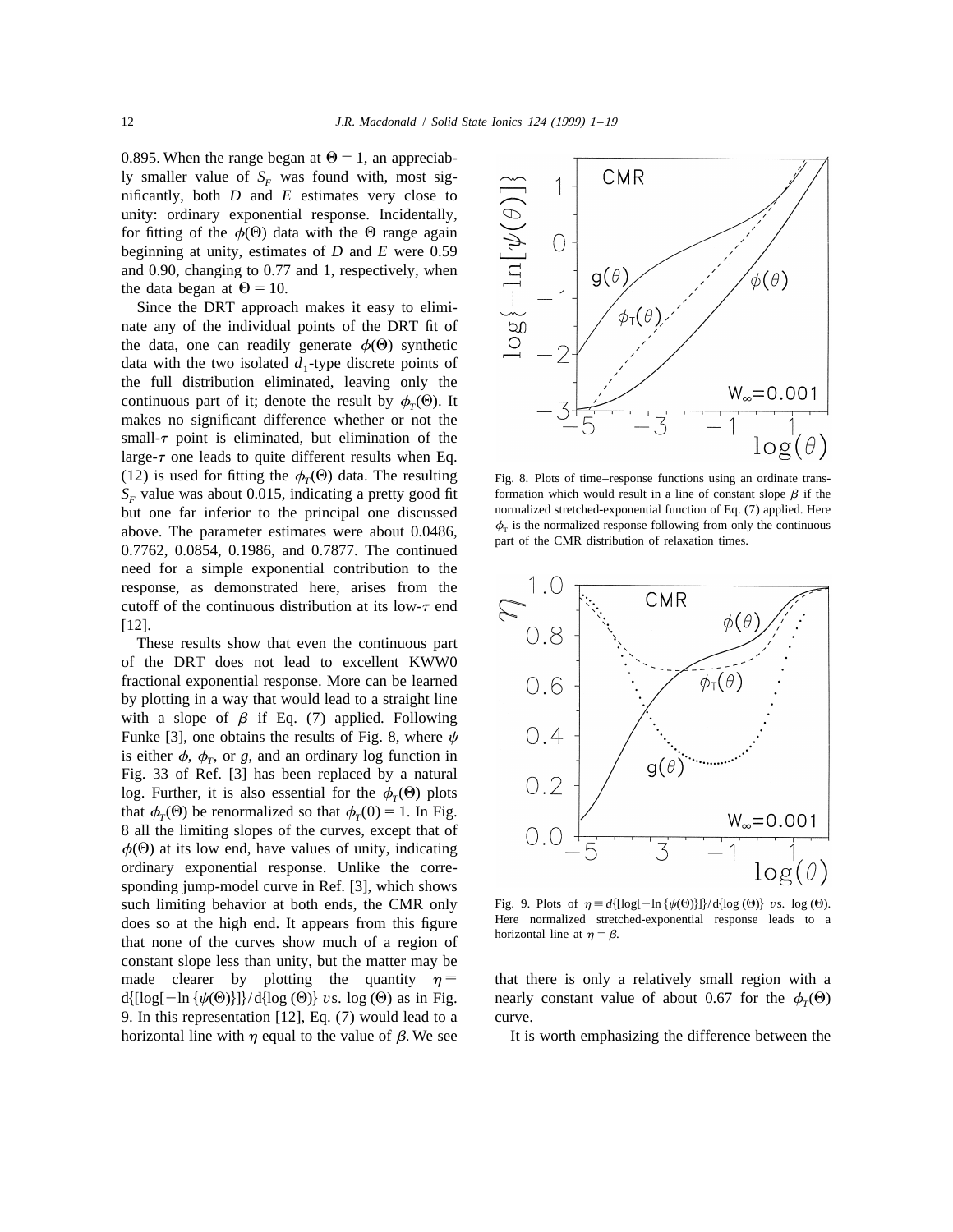exponential response is grafted on for times equal-to and shorter than this. The more reasonable cutoff approach [9,10,12] shows a smooth transition in the DRT of the model at  $\tau_{\text{min}} = t_c$ . No  $d_1$  discrete points are necessarily part of the complete DRT. On the other hand, CMR response involves two discrete existence of  $\epsilon_c(\omega)$  was unrecognized.

judge of scientific truth.'' Thus, in attempting to widely used in the past. understand and explain some aspect of nature by Secondly, as shown in Section 2,  $\epsilon_n = 0$  for a means of a response model, model predictions must conductive-system model with  $\rho_{\infty} \neq 0$ , such as the be compared with experimental results in order to CMR, where no  $\epsilon_{D_{\infty}}$  value has been included. evaluate the strengths, weaknesses, and domain of Therefore, Eq. (13) is inapplicable, and it must be applicability of the model, itself always an idealiza- replaced by the proper conductive-system result

 $\sigma'(\omega)$ , approximated by the mirror approach, may be response will involve  $\Theta = t/\tau_0$ . The following equa-<br>calculated when the dc conductivity is known, and tions for  $\tau_0$  are general and apply to all  $n=0$ calculated when the dc conductivity is known, and tions for  $\tau_0$  are general and apply to all  $n=0$  he has provided simulation examples using CKN conductive-system dispersive response models which data for five different temperatures, *T* [1]. Actually, either do or don't include a series  $\rho_{\infty}$ . he found that CKN  $\sigma_{\infty}(T)$  values were thermally Let us consider CSD0 behavior but omit the 0 activated, and he used experimental estimates of subscript for simplicity when it is not explicitly  $\sigma_{\infty}(T)$ ,  $\sigma_0(T)$ , and the mirror approach (Eq. (4) needed and use an 'S' subscript to denote situations herein) to calculate  $\sigma'_{N}(\Omega_{\sigma}, T)$  as a function of the with  $\rho_{\infty} \neq 0$ . Then  $\langle x \rangle = \langle x \rangle_0$  is the aver

present CMR temporal response and that of the Ngai normalized frequency, defined by  $\Omega_{\sigma} \equiv \omega \langle \tau_{\sigma}(T) \rangle$ . A coupling model or the cutoff model. In the coupling specific value of the quantity  $\langle \tau_a(T) \rangle$ , which was model [see Ref. [12] for many references and additionally needed to unnormalize the results, was discussion], KWW0 temporal response is employed obtained by using the 'conductivity relaxation time' for times,  $t_c$ , longer than about  $10^{-12}$  s and simple expression [16–20,45]:

$$
\langle \tau_{\sigma} \rangle = \epsilon_{\rm V} \epsilon_{\infty} / \sigma_0, \tag{13}
$$

time domain from any appropriate response model in with a value of 7 taken for  $\epsilon_{\infty}$ . Note that it is often<br>the region near  $t_c$  to exponential response, auto-<br>not stated when this equation is used whether  $\epsilon_{\infty}$  = the region near  $t_c$  to exponential response, auto-<br>matically produced by a cutoff of the continuous  $\epsilon_{C_{\infty}} + \epsilon_{D_{\infty}}$  or whether it is equal to just  $\epsilon_{D_{\infty}}$ , although matically produced by a cutoff of the continuous  $\epsilon_{C\infty} + \epsilon_{D\infty}$  or whether it is equal to just  $\epsilon_{D\infty}$ , although DRT of the model at  $\tau_{\min} = t_c$ . No  $d_1$  discrete points the latter choice was employed in the orig modulus–formalism treatment  $[16, 17]$ , one where the

points lying outside a continuum DRT region. Fur- There are several problems with the above prother, as we have seen from the above fitting results, cedure. First, the results pertain to the MIA model,  $\phi(\Theta)$  can be very well represented by the sum of a rather than to the exact CMR model, although Eq. simple exponential and a fractional exponential. (13) was used for both in Refs. [1,2]. In current work Therefore, its response is necessarily different from of Funke and his associates [5,6], however, the  $\tau_x$ , or that of, for example, a KWW0 fractional-exponential its equivalent, appropriate for the MIA has been its equivalent, appropriate for the MIA has been model with cutoff [12], which, in some sense may be adjusted so that it is  $\pi/2$  times larger than that for considered serial response, as opposed to the parallel the CMR, making the  $\sigma'$  curves for the two apresponse of the CMR model. proaches very nearly agree over most of their frequency span, as discussed earlier herein in regard to Fig. 1. Further, although in Ref. [5,6] Funke and **6. Data fitting and limitations of the CMR** Wilmer have actually entirely eschewed the use of **model** Eq. (13) by writing  $\Omega_{\sigma} = \omega/\omega_{\text{onset}}$ , where  $1/\omega_{\text{onset}}$  is proportional to the present  $\tau_r$ , a quantity which must 6.1. *Normalization of time and frequency* be determined experimentally until a valid theory for it is available, we shall continue to discuss Eq. (13) Richard Feynman said, ''Experiment is the sole and its corrections below because it has been so

CMR, where no  $\epsilon_{D^\infty}$  value has been included. tion. appropriate for  $\rho_{\infty} \neq 0$  [9–11], one where we set Funke has made the remarkable claim that the full  $\tau_x = \tau_0$  so that the appropriate normalized frequency response of the CMR, is  $\Omega = \omega \tau_0$  and the corresponding normalized time unnormalized frequency response of the CMR, is  $\Omega = \omega \tau_0$  and the corresponding normalized time  $\sigma'(\omega)$ , approximated by the mirror approach, may be response will involve  $\Theta = t/\tau_0$ . The following equaconductive-system dispersive response models which

> subscript for simplicity when it is not explicitly with  $\rho_{\infty} \neq 0$ . Then  $\langle x \rangle = \langle x \rangle_0$  is the average, or first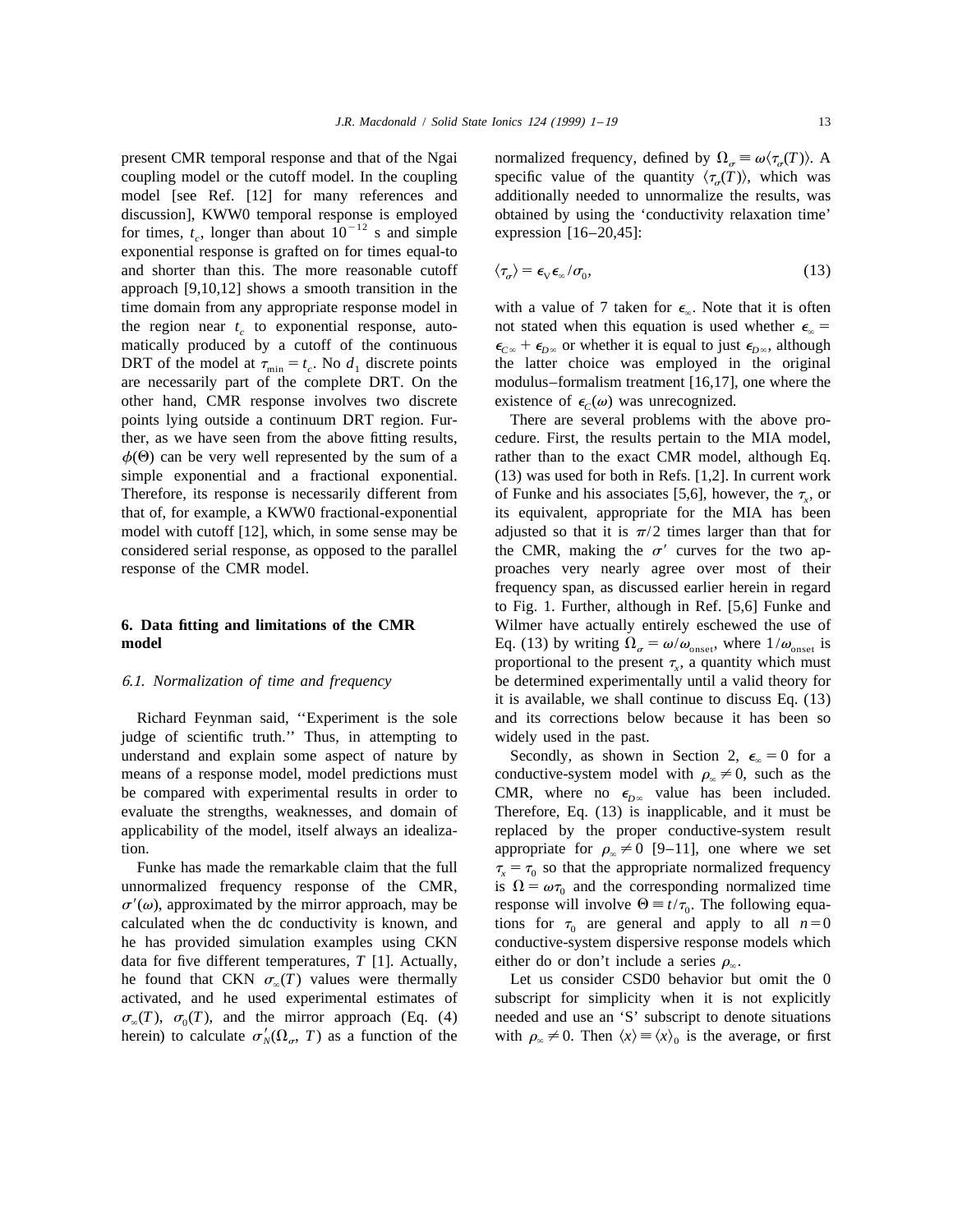moment, for a CSD0 model without  $\rho_{\infty}$ , an average may be expressed in a simpler form on using Eq. using just the DRT of the dispersive part of the (14) to eliminate  $\langle x \rangle_0$  as: response, herein denoted as  $I(\Omega)$  for a conductive system, and  $\langle x \rangle_s$  identifies the corresponding average for a model with  $\rho_\infty \neq 0$ , such as the present CMR. It is worth noting that for normalized response,  $\langle x \rangle$ 

$$
\tau_0 = \epsilon_V \epsilon_{C0} \rho_0 / \langle x \rangle = \epsilon_V \epsilon_{C\infty} \rho_0 \langle x^{-1} \rangle, \tag{14}
$$

$$
\tau_{0,S} = \epsilon_V(\epsilon_{C0})_S \rho_0 / \langle x \rangle_S, \tag{15}
$$

0 for the present situation with or without cutoff, we have no choice here but to use Eq. (15) to relate  $\tau_0$  to other relevant quantities. The above replacement of 6.2. *Fitting of CKN data and scaling*  $\epsilon_{\infty}$  by the non-zero quantity  $\epsilon_{C0}$  requires changes in several of the equations used by Funke in deriving The Funke MIA simulation/fit results of CKN the CMR [1,2]. data mentioned above [1] are difficult to compare

corrected modulus-formalism response approach, is and 423 K presented in Fig. 3b of Ref. [1], both written in normalized form and so can be used because the simulation dealt with temperatures difdirectly for normalized data. Consider now the  $\rho_{\rm g}$  = ferent from these and because the simulation plot 0 case implicitly considered by Moynihan and involved a  $log(\sigma')$ ,  $\Omega$ -cm) scale rather than the associates [16,17] in deriving their modulus-formal-  $log(\sigma' T, \Omega \text{-cm/K})$  scale employed for the data plots. ism results. Then the unnormalized expression corre- Comparison of the simulation with the data neverthesponding to Eq. (11) is, from Eq. (5), when written less shows that they are qualitatively similar, alat the modulus level,  $M_1(\omega) = i\omega \epsilon_{\rm v} \rho_0 I_1(\omega)$ , which though the thermal activation parameter values cited

$$
M_1(\omega) = [1 - I_0(\Omega)]/(\epsilon_{C0})_0,
$$
\n(16)

is worth noting that for normalized response,  $\langle x \rangle$ <br>
meed not be calculated from the pertinent DRT but is<br>
given by the limit of  $\Omega^{-1} \sigma''_N(\Omega)$  or of  $\Omega^{-1} \rho''_N(\Omega)$  as<br>  $\Omega \rightarrow 0$  when  $\rho_{\infty}$  and  $\epsilon_{D\infty}$  effects a

It is now clear that the normalization quantity to be used for frequency and time values is not the Eq. where  $\epsilon_{C0}$  and  $\epsilon_{C\infty}$  are the zero- and infinite-fre-<br>quency limits of the purely conductive-system<br>dielectric quantity  $\epsilon'_{C}(\omega)$  defined earlier. The second<br>values are known. Values of  $\rho_0$  and  $\sigma_{\infty}$  and dielectric quantity  $\epsilon'_{C}(\omega)$  defined earlier. The second<br>equation applies only when the low- $\tau$  end of the<br>DRT is cut off, so  $\langle x^{-1} \rangle$  is not infinite; otherwise,<br> $\epsilon_{C_{\infty}} = 0$ . It is important to use  $\rho_0$  rather example, comparison of normalized and unnormal-  $\int$  *ized*  $\sigma$  data (see the examples presented below). where  $\langle x \rangle_s = \langle x \rangle (1 - W_\infty)$ . Thus  $\langle x \rangle_s \rightarrow 0$  at high<br>temperatures where  $W_\infty \rightarrow 1$  and simple Debye re-<br>sponse is approached. Further, in this limit  $\langle x \rangle \rightarrow 1$ . Sponse is approached. Further, in this limit  $\chi/\rightarrow 1$ .<br>
The quantity  $W_{\infty}$  will always be defined here for the<br>
CMR, not CMRI, situation. Note that since  $(\epsilon_{C_{\infty}})_s =$ <br>
and  $\epsilon'(\infty)$   $(=\epsilon_{D_{\infty}}$  for the CMR) cannot b

The CSD1 expression of Eq. (11), a form of the with the actual CKN data curves for  $T=478$ , 453,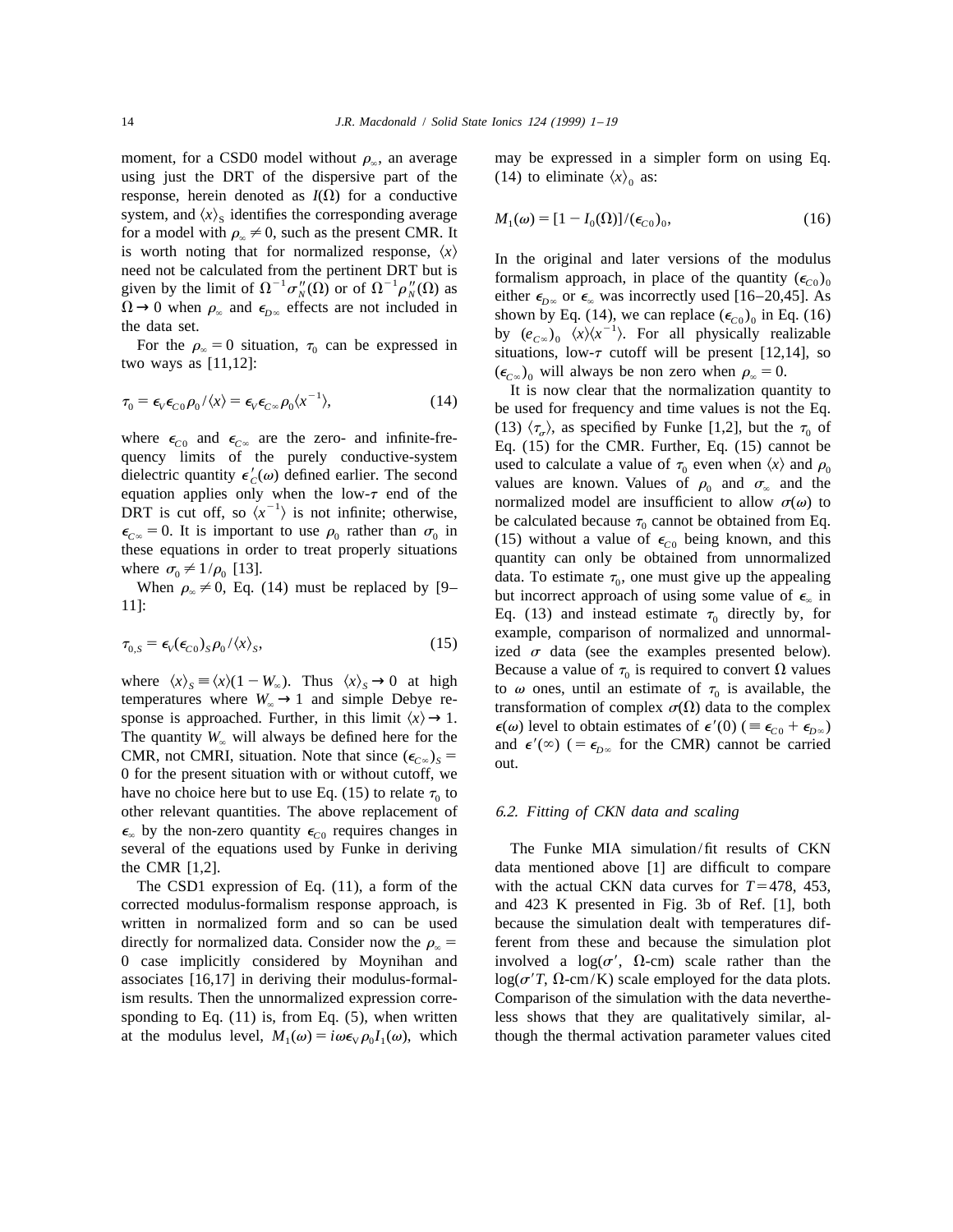by Funke for  $\sigma_{\infty}(T)$  do not lead to the actual  $\sigma_{\infty}(T)$ values shown for the CKN data curves.

Because Funke [1,2] used the MIA model and did not actually compare any simulation results directly with the CKN data, it seemed worthwhile to me to use the CMR for such comparison. Since the present instantiation of the CMR model in the LEVM fitting program allows direct fitting of data such as that for CKN, taking proper account of  $\epsilon_{D^\infty}$  as well, I asked Professor Funke to send me the full complex data for the three temperatures cited above. Because I received no reply to this request and did not receive these data sets, I decided to carry out a less ambitious program, but, hopefully, one which would still allow some quantitative evaluation of the adequacy of the CMR approach for describing these data sets.

First, the published CKN data graph was enlarged and three points on each of the lines for the above<br>three temperatures were scaled from the enlarge-<br>ment, using a Gerber variable scale. The points were<br>selected to define the low- and high-frequency<br>selected to define t saturation values and the value of log ( $\sigma' T$ ,  $\Omega$ -cm/ graph, the normalization quantities are  $T_n = 1$  K;  $\sigma'_n = 1$  ( $\Omega$  cm)<sup>-1</sup>;<br>*K*) at log ( $\nu$  Hz<sup>-1</sup>) = 11 approximately the middle of and  $\nu_n = 1$  Hz. The 423-K MI K) at  $\log (v, Hz^{-1}) = 11$ , approximately the middle of and  $v_n = 1$  Hz. The 423-K MIA curve was calculated with the the Corresponding CMR one the corresponding CMR one the large-slope parts of the curves. In Fig. 10, the<br>actual fit curves are shown for  $T=478$  and  $423$  K<br>actual fit curves are shown for  $T=478$  and  $423$  K<br>being a discussed in the text. The open-circle points just below and are compared to points scaled off the data graph above the two solid-line curves show associated CKN data values at frequencies near the beginning and end of the for these two temperatures. large-slope regions. It should be emphasized that the CMR model was forced to fit the high- and low- does not follow Arrhenius behavior but was sugfrequency saturation regions as well as a point gested to follow the empirical Vogel–Fulcher–Tambetween them quite accurately. For each temperature, mann equation [46–48]. Here, fitting led to an these fit values then allowed estimates of  $\sigma_0$ ,  $\sigma_{\infty}$ , and estimate of the VFT characteristic temperature pa-  $\tau_0$  (=  $\tau_{0}$ ) values to be obtained. Although the rameter,  $T_0$ , of about 304 K.  $\tau_0$  (=  $\tau_{0s}$ ) values to be obtained. Although the results are all necessarily approximate, they are sufficiently accurate, I believe, to allow some reason-<br>able conclusions to be reached about the applicability quantity is the least well determined of those estiof the CMR model for these data. mated here. Nevertheless, an Arrhenius fit with  $T^{-1}$ 

work [1], that the three  $\sigma_{\infty}$  values could be fitted with value of about 0.08 and an activation-energy factor  $\sigma_{\infty} \simeq (A/T)$  exp( $-\Delta/k_{R}T$ ) on using LEVM with of about  $k_{R}$  7825 K. The pre-exponential factor was proportional weighting. The  $S_F$  value found was of the order of  $10^{-16}$  but was very poorly de-<br>about 0.011, and the estimates of the parameters termined. Finally, estimates of  $\epsilon_{C}$  of about 7.8, 9.2, about 0.011, and the estimates of the parameters termined. Finally, estimates of  $\epsilon_{C0}$  of about 7.8, 9.2, were  $\Delta \approx k_R \cdot 2366$  K, in good agreement with the and 10.4 for  $T = 478$ , 453, and 423 K, respectively, were  $\Delta \approx k_B \cdot 2366$  K, in good agreement with the and 10.4 for *T*=478, 453, and 423 K, respectively, value quoted by Funke of  $k_B \cdot 2380$  K, and  $A \approx 4.75 \times$  were obtained. These values are too irregular to value quoted by Funke of  $k_B \cdot 2380$  K, and  $A \approx 4.75 \times 10^4$  K/ohm-cm, about 49 times smaller than the allow one to decide unambiguously between temcorresponding Funke value, one which perhaps in- perature independence, Curie behavior, or some volved a misprint. As mentioned by Funke  $[1]$ ,  $\sigma_0(T)$  other smooth dependence, but they do indicate that



some intermediate CKN data points are shown explicitly. In this graph, the normalization quantities are  $T_n = 1$  K;  $\sigma'_n = 1$  ( $\Omega$  cm)<sup>-1</sup>;

It is difficult to obtain adequately accurate values First, it was found, in agreement with the previous present in the pre-exponential factor led to an  $S<sub>F</sub>$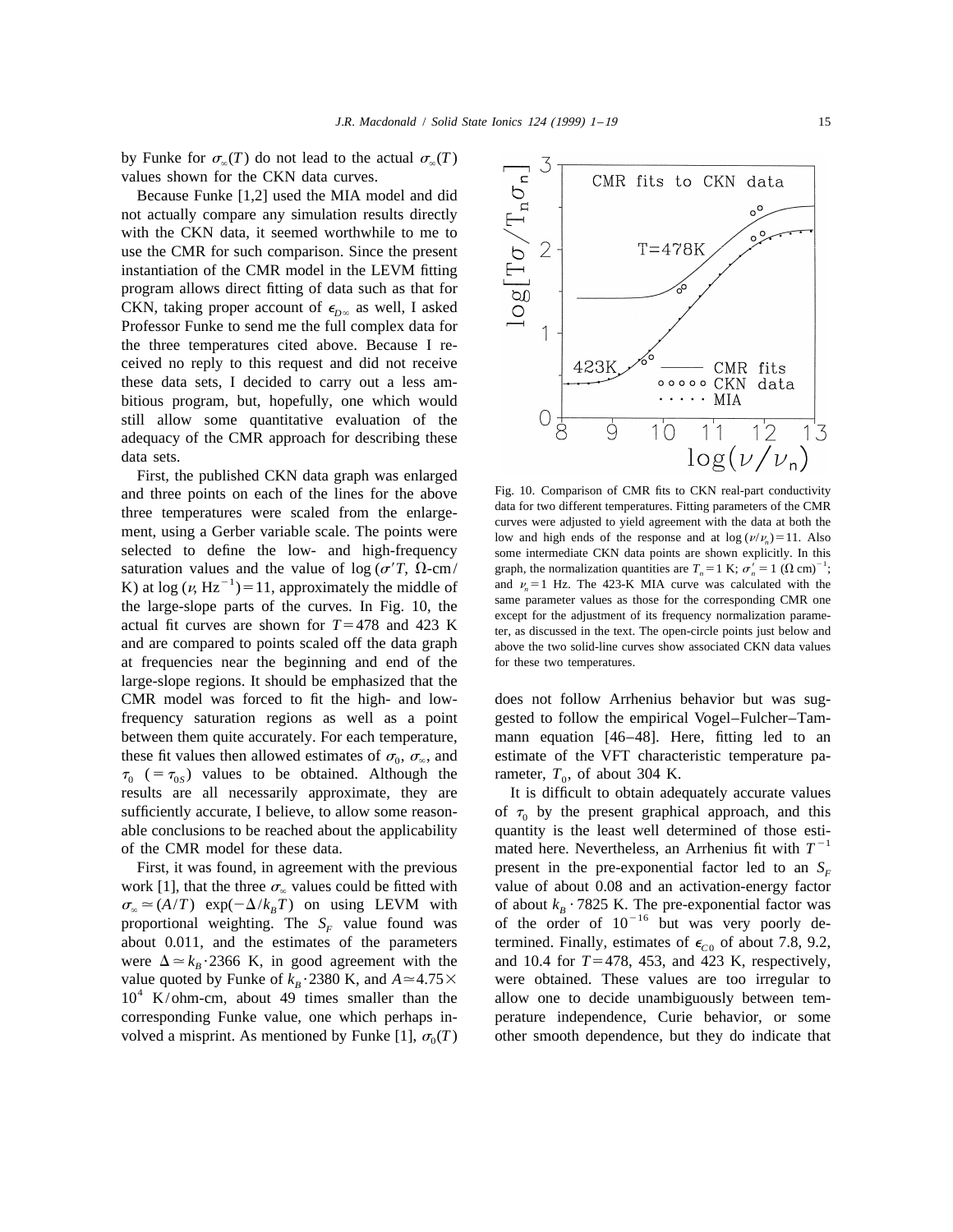$\epsilon_{\text{CO}}$  is likely to vary far less with temperature than ences between the data points and the curves. The

factor led to a slightly better fit, to an estimate of the material with  $\rho_{\infty} = 0$  at sufficiently low temperatures these two approaches. that the shape of the associated DRT is temperature Although the CMR and MIA models do not independent over an appreciable range. Then,  $\langle x \rangle$  describe the CKN data of Fig. 10 very well, it should puts some interesting constraints on  $\tau_0$  and  $\rho_0$ . First, onset of the non-zero slope region, rather than at its if  $\epsilon_{C_0}$  is temperature independent, then  $\tau_0$  and  $\rho_0$  middle, different values of  $\tau_0$  woul if  $\epsilon_{\text{CO}}$  is temperature independent, then  $\tau_0$  and  $\rho_0$ must have the same temperature dependence in this measure of the inadequacy of the model), but such a region. Alternatively, if  $\epsilon_{C0}$  should be proportional to shift would allow the initial-rise portions of the  $T^{-1}$ , then  $\tau_0$  and  $\rho_0/T$  must have the same temperatively is the curves towards a constant slope to fi factor for  $\tau_0$  if the  $\rho_0$  pre-exponential factor is  $\propto T$ . In worse fits at the high end. This behavior points up an both cases, the absence of a  $T^{-1}$  factor for  $\tau_0$  is interesting anomaly: in [2] it is demons plausible. (shifted) low-frequency-approximation MIA curve

one in which its  $\tau$  normalization value, say  $\tau_{\alpha m}$ , has curve which, it is claimed, applies for many different been set to  $\tau_0 \pi/2$  in order to force its predictions to materials, including CKN. In contrast, the present agree as well as possible with those of the CMR results indicate that the CMR can apparently fit the model. This factor largely eliminates the offset lower-frequency part of the CKN data reasonably between such curves as those shown in Fig. 1. It is well without the broadening adjustments required to worth recalling, however, that Funke [1] has defined obtain a good fit in Ref. [2]. Nevertheless, one must a low-frequency approximation for the MIA model conclude that neither here nor in the Funke work by eliminating the second  $E_1$  term on the right of Eq. [1,2,5,6] has adequate evidence been presented that (4) and has pointed out that the slope of the resulting shows that the CMR response model (or the MIA curve continually increases towards unity as the one) can represent experimental data in much more frequency increases but never reaches that value. By than a qualitative fashion. To do so for the CMR, contrast, it turns out that for very small values of  $W_{\infty}$ , one would want to fit both the real and imaginary such as that for the 10<sup>-5</sup> curve of Fig. 1, the CMR parts of appropriate frequency-response data simulslope soon reaches an approximately constant value taneously using a CNLS approach [8]. which is maintained until the approach to the high-<br>In [7], B. Roling has presented a detailed study of frequency plateau. Therefore, there is no constant the scaling properties of a variety of materials. He factor, such as  $\pi/2$ , which allows the two curves to found that scaling to make frequency response yield the same results over a sufficiently wide curves overlap for different glassy materials and frequency range. The above slope behavior of the temperatures, and so to generate a master curve, exact CMR model is likely to be more appropriate involved the factor  $[\omega f/\sigma_{0} T]$ , where f was either a for matching real data than that of the low-frequency factor proportional to the number of mobile ions or

does  $\tau_0$ . Incidentally, the  $\epsilon_{C\infty}$  values obtained by data curves are slower to begin their rise from  $\sigma_0$  and transformation of CMR to CMRI response were faster to reach high- frequency saturation. Thus, their about 1.8, 1.6, and 1.2 for the above temperatures, mid-range slopes are larger than those of the CMR or respectively. Although they show only relatively of the shifted MIA. The faster approach of the data small dependence, in agreement with an earlier to high-frequency saturation has already been noted analysis [12], it is clearly opposite to that of  $\epsilon_{C0}$ .<br>Arrhenius fitting of the  $\tau_0$  data without the  $T^{-1}$  physical justification for the difference. The MIA factor led to a slightly better fit, to an estimate of activation energy parameter of  $k_B \cdot 8273$  K and to a CMR one except where the high-frequency satura-<br>*B* statistically meaningless estimate of the pre-exponen-<br>*B* is associated with the statistically meaningless estimate of the pre-exponen-<br>tion begins. This discrepancy is associated with the tial factor of  $2 \times 10^{-19}$ . Consider the behavior of a difference in slopes illustrated in Fig. 2 between

would also be temperature independent, and Eq. (14) be pointed out that if  $\tau_0$  were determined by the puts some interesting constraints on  $\tau_0$  and  $\rho_0$ . First, onset of the non-zero slope region, rather than at it Also shown in Fig. 10 is a 423 K line for the MIA, does not fit the low frequency region of a master

form of the MIA. was taken as an adjustable free parameter, possibly Examination of Fig. 10 shows significant differ- temperature independent. We see from Fig. 1 that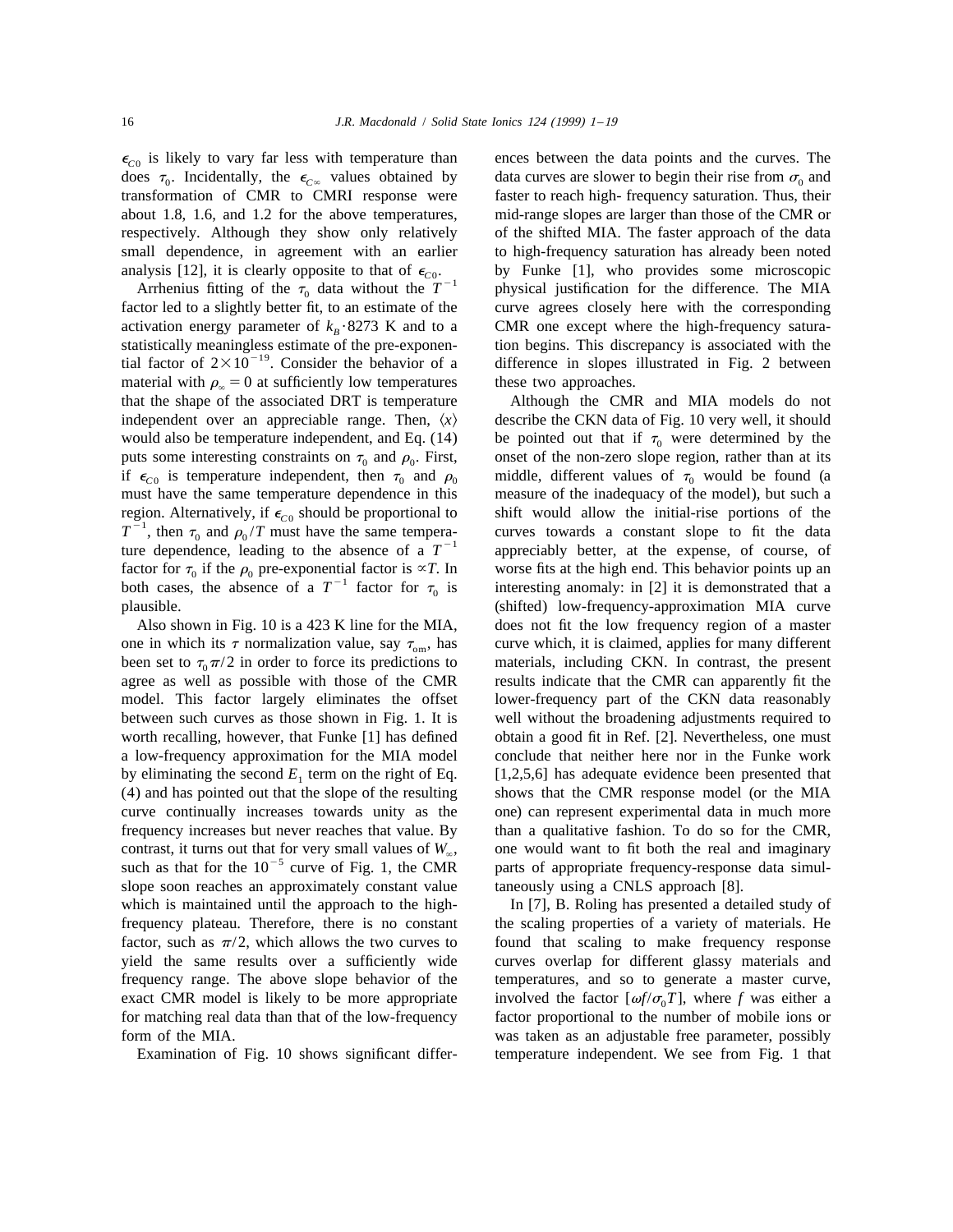indeed normalized CMR curves show essentially the The CMR response model is here desame normalized frequency response in the low- fined by Eqs. (1) and (3) frequency regions well below the high-frequency CMRI CMR response with the effect of  $\rho_{N\infty}$  plateau. Therefore, the Roling factor should be eliminated. See Eqs. (5) and (6) plateau. Therefore, the Roling factor should be proportional to the  $\tau_0$  of Eq. (15), the proper scaling CSD Conductive-system dispersion<br>factor for data which either involve or do not involve CSD Two types of CSD response with  $n=0$ factor for data which either involve or do not involve  $\rho_{\infty} \neq 0$ . Note that even when  $\rho_{\infty} = 0$ , there will or 1; see Eqs. (8)–(10) always be a high-frequency plateau because of cut- DRT Distribution of relaxation times,  $\tau$ . off effects, as already discussed. If *f* is taken KWW Kohlrausch–Williams–Watts response temperature independent, Roling's result follows model from Eq. (15), when  $\tau_{0s}$  and  $\rho_0$  have the same KWWn Two types of KWW CSD response temperature dependence, only if  $[\epsilon_{0}T/[(1-W_{\infty})(x)]$  denoted by *n*, where  $n = 0$  or 1 temperature dependence, only if  $[\epsilon_{C0}T/[(1 - W_{\infty})\langle x\rangle]$  denoted by *n*, where  $n = 0$  or l is temperature independent. Although it is plausible LEVM The complex-nonlinear-least-squares fitis temperature independent. Although it is plausible that  $\epsilon_{C0}$  might show Curie temperature dependence ting program used herein.<br>
under some conditions, the product  $\langle x \rangle_s = (1 - \text{MIA})$  Mirror image approach; a under some conditions, the product  $\langle x \rangle_s = (1 - \text{MA})$  *MIA Mirror image approach; a fitting model, W<sub>a</sub></sup>* $\langle x \rangle$  *is never temperature independent unless <i>W<sub>a</sub>*, *see Eq. (4). The approximate MIA*  $W_{\infty}$ ) $\langle x \rangle$  is never temperature independent unless  $W_{\infty}$ ,

If we define  $w \equiv \log(W_{\infty})$ , an approximate fitting relation between  $\langle x \rangle_s$  and w for the CMR is  $\langle x \rangle_s = A$  NCL relation between  $\langle x \rangle_s$  and w for the CMR is  $\langle x \rangle_s = A$ <br>
tan<sup>-1</sup>(Bw<sup>C</sup>) + D + Ew, where the fit parameters are  $x = \frac{\tau}{\tau_s}$ <br>
given approximately by 2, 0.81, 0.82, -0.03, and  $\langle x'' \rangle_n$  Dimensionless moment of a distribu the *S<sub>F</sub>* for the fit was about 0.0019, an adequately *y* small value. Note that although  $\langle x \rangle_s \rightarrow 0$  as  $W_s \rightarrow 1$  *E*, small value. Note that although  $\langle x \rangle_s \rightarrow 0$  as  $W_\infty \rightarrow 1$  *E*<sub>1</sub> Exponential integral of the first kind; see for the CMR, when one eliminates the effect of  $\rho_{\infty}$  Eq. (1)<br>by transforming the data to  $I(\Omega)$ ,  $\langle x \rangle \rightarrow 1$  in this  $g(\Theta)$  Microscopic relaxation factor; see Eq. by transforming the data to  $I(\Omega)$ ,  $\langle x \rangle \rightarrow 1$  in this limit, the expected value for simple Debye response. (2) In previous work on  $z\text{AgI}+(1-z)(0.525\text{Ag}_2\text{S}+ F_n(y)$  A normalized DRT involving the loga-<br>0.475B, S<sub>3</sub>:SiS<sub>2</sub>) glasses [12,45], it was shown that rithmic variable y. Equal to  $xG_n(x)$  $0.475B_2S_3$ :SiS<sub>2</sub>) glasses [12,45], it was shown that rithmic variable *y*. Equal to *xG<sub>n</sub>*(*x*) the approach to saturation of  $\sigma_0$  at high temperatures  $G_n(x)$  A normalized DRT associated with the approach to saturation of  $\sigma_0$  at high temperatures could be explained virtually entirely by the change in  $I_n(\Omega)$ . See Eq. (8) *n* distribution shape toward Debye response as the  $I_n(\Omega)$  Mormalized conductive-system resistivdistribution shape toward Debye response as the temperature increased. It seems likely that similar ity dispersion function; does not include changes may explain much of the deviation of the any effects of a non-zero  $\rho_{\infty}$ . See Eqs. CKN  $\sigma_0$ 's from Arrhenius behavior. Finally, note (5) and (8). that the presence of the  $(1 - W_\infty)$  term in Eq. (15)  $M(\omega)$  Complex modulus function, equal to ensures that as the temperature increases  $\tau_{\alpha s}$  will  $i\omega \epsilon_\nu \rho(\omega) = 1/\epsilon(\omega)$ . ensures that as the temperature increases  $\tau_{\alpha S}$  will  $i\omega \epsilon_{V}\rho(\omega) = 1/\epsilon(\omega)$ .<br>eventually become much larger than the dielectric  $M_{N}(\Omega)$  Normalized modulus function, equal to eventually become much larger than the dielectric relaxation time, which involves  $\epsilon_{D\infty}$ , so that the latter  $i\Omega \rho_{N}(\Omega) = 1/\epsilon_{N}(\Omega)$ will then dominate the response. **N** Number of discrete points used in defin-

# **7. Definitions of acronyms and of principal**

- CKN Abbreviation designating calcium– relative residuals position 0.4Ca(NO<sub>3</sub>)<sub>2</sub>·0.6KNO<sub>3</sub> pendent ion correlation factor.<br>Concept of mismatch and relaxation.  $W_{\infty}$  Abbreviation of  $W(\infty)$
- CMR Concept of mismatch and relaxation.

- 
- is; certainly not the case in general or for CKN. model is one in which the second  $E_1$ <br>If we define  $w \equiv \log(W_\infty)$ , an approximate fitting term is eliminated from Eq. (4)

$$
x \qquad \qquad \tau/\tau_{x}
$$

$$
\ln(x)
$$

- 
- 
- 
- 
- 
- 
- 
- ing a DRT ( $\leq$ 19 for LEVM)
- *S<sub>F</sub>* Standard deviation of fit residuals. For *proportional weighting, it is the relative* **symbols** standard deviation of the fit or, equivalently, the standard deviation of the
	- potassium–nitrate material, here of com- *W*(Q) Basic variable of the CMR; a time-de-
		-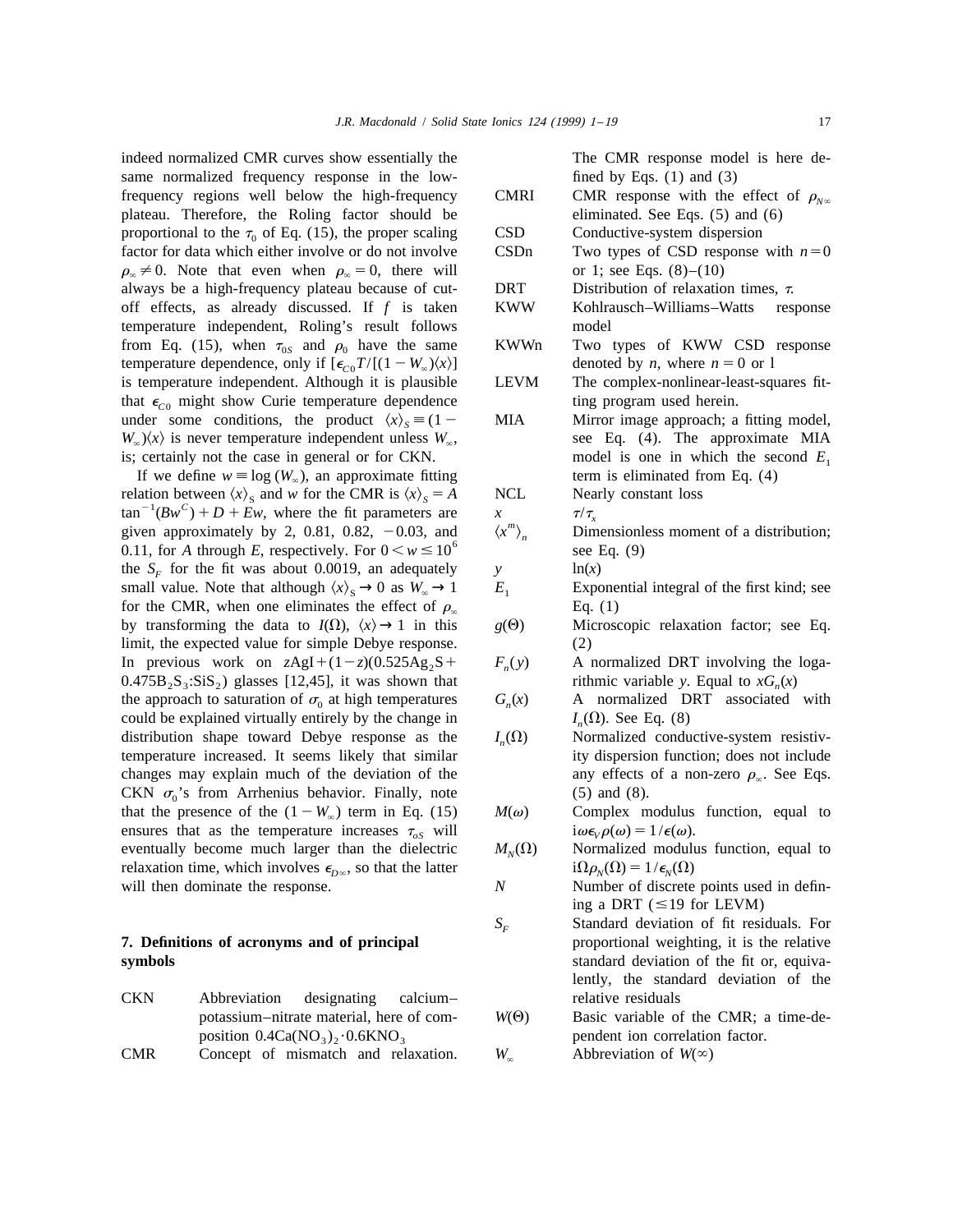| $W_N(\Theta)$                              | $W(\Theta)/W_{\infty}$                                                             | has available the function $W_N(\Theta)$ instead of $\Theta(W_N)$ .                                                                         |
|--------------------------------------------|------------------------------------------------------------------------------------|---------------------------------------------------------------------------------------------------------------------------------------------|
| $\Delta \rho_N(\Omega)$                    | $\rho_{N0}-\rho_{N\infty}$                                                         | Such inversion needs to be carried out very accu-                                                                                           |
| $\Theta$                                   | Normalized temporal variable: $t/\tau_{x}$                                         | rately for some values of $\Theta$ , especially for $W_{\infty} \ll 1$ .                                                                    |
| Ω                                          | Normalized frequency variable: $\omega \tau_x$                                     | To do so, I used the van Wijngaarden-Dekker-Brent                                                                                           |
| $\beta$                                    | $\beta = \beta_0$ , the fractional exponent<br>in                                  | root-finding method, one which has the advantage                                                                                            |
|                                            | KWW0 temporal response; see Eq. (7)                                                | that it continues calculating until a specified accuracy                                                                                    |
| $\epsilon(\omega)$                         | Full dielectric response function. In the                                          | is achieved [49]. In addition, I used a program which                                                                                       |
|                                            | absence of true dielectric-system disper-                                          | allowed very accurate calculation of the $E_1$ function                                                                                     |
|                                            | sion in the frequency range of interest,                                           | [50]. It is straightforward to calculate the derivative                                                                                     |
|                                            | $\epsilon(\omega) = \epsilon_c(\omega) + \epsilon_{D\infty}$                       | in Eq. $(3)$ from Eq. $(1)$ , and this approach was one of                                                                                  |
| $\epsilon_c(\omega)$                       | CSD dielectric response arising solely                                             | those used. An alternative, employed by Funke and                                                                                           |
|                                            | from mobile charges                                                                | associates for real-part calculations [21], and by me                                                                                       |
| $\epsilon_{\scriptscriptstyle C0}$         | Abbreviation for $\epsilon_c(0)$                                                   | for calculation of both parts of $\sigma_N(\Theta)$ , is to first                                                                           |
| $\epsilon_{\scriptscriptstyle C^{\infty}}$ | Abbreviation for $\epsilon_c(\infty)$                                              | integrate Eq. (3) by parts. This approach leads                                                                                             |
| $\epsilon_{\!{}_D\infty}$                  | High-frequency-limiting true dielectric                                            | initially to the necessity of evaluating a cosine,                                                                                          |
|                                            | constant arising from dipolar effects                                              | outside the integral, at infinity, an ugly requirement.                                                                                     |
| $\boldsymbol{\epsilon}_\infty$             | Abbreviation for $\epsilon(\infty) \equiv \epsilon_{C\infty} + \epsilon_{D\infty}$ | But, as used by Funke [21], the function outside the                                                                                        |
| $\epsilon_{N}(\Omega)$                     | Normalized full dielectric<br>constant,                                            | integral can be replaced by an equivalent term inside                                                                                       |
|                                            | equal to $\epsilon_{v} \epsilon(\omega) / (\sigma_{0} \tau_{v})$                   | it, resulting in the following alternative to Eq. $(3)$ :                                                                                   |
| $\epsilon_{\rm V}$                         | Permittivity of vacuum                                                             |                                                                                                                                             |
| $\nu$                                      | Frequency in Hz; $\omega/2\pi$                                                     |                                                                                                                                             |
| $\rho(\omega)$                             | Translational resistivity,<br>complex<br>a<br>quantity                             | $\sigma_{\scriptscriptstyle N}(\Omega) = W(0) + i\Theta \int [W_{\scriptscriptstyle N}(\Theta) - 1] \exp(-i\Omega\Theta) \mathrm{d}\Theta.$ |
| $\rho_{\scriptscriptstyle 0}$              | Abbreviation for $\rho(0)$                                                         |                                                                                                                                             |
| $\rho_{\scriptscriptstyle N}(\Omega)$      | $\rho(\Omega)/\rho(0)$                                                             | (A.1)                                                                                                                                       |
| $\rho_{\scriptscriptstyle N0}$             | Abbreviation of $\rho_N(0)$                                                        |                                                                                                                                             |
| $\rho_{\scriptscriptstyle N}$ <sub>∞</sub> | Abbreviation of $\rho_N(\infty)$                                                   | For both Eqs. $(3)$ and $(A.1)$ there still remains the                                                                                     |
| $\sigma(\omega)$                           | $\sigma(\omega) =$<br>Translational<br>conductivity,                               | computational problem of accurately integrating a                                                                                           |
|                                            | $\sigma'(\omega) + i\sigma''(\omega)$                                              | function involving rapidly oscillating sines and                                                                                            |
| $\sigma_{N}(\Omega)$                       | $\sigma(\Omega)/\sigma(0)$ , equal to $\{p'(\Omega)\}^{-1}$                        | cosines when their arguments are large. Although                                                                                            |
| $\tau_{\rm min}$                           | The minimum relaxation time for a cut                                              | Funke et al. used a specific canned program for their                                                                                       |
|                                            | off DRT                                                                            | integration which took explicit account of such                                                                                             |
| $\tau_{\mathrm{x}}$                        | Characteristic relaxation time of a re-                                            | oscillation, I employed an open version of a Rom-                                                                                           |
|                                            | sponse model                                                                       | berg integration routine [Ref. [49], pp. 134-137],                                                                                          |
| $\tau_{0}$                                 | Designation of $\tau$ <sub>x</sub> for the CMR response                            | one which continues to add integration points until                                                                                         |
|                                            | model                                                                              | specified accuracy is achieved. Finally, in order to                                                                                        |
| $\phi(t)$                                  | Macroscopic relaxation function; see Eq.                                           | limit computational time, it is only necessary to use                                                                                       |
|                                            | (7)                                                                                | such integration up to a maximum $\Theta$ value, $\Theta_{\text{max}}$ ,                                                                    |

$$
\sigma_N(\Omega) = W(0) + i\Theta \int_0^\infty [W_N(\Theta) - 1] \exp(-i\Omega\Theta) d\Theta.
$$
\n(A.1)

For both Eqs. (3) and (A.1) there still remains the computational problem of accurately integrating a function involving rapidly oscillating sines and cosines when their arguments are large. Although Funke et al. used a specific canned program for their integration which took explicit account of such oscillation, I employed an open version of a Romberg integration routine [Ref.  $[49]$ , pp. 134–137], one which continues to add integration points until specified accuracy is achieved. Finally, in order to limit computational time, it is only necessary to use such integration up to a maximum  $\Theta$  value,  $\Theta_{\text{max}}$ , which, in some ranges is usefully taken to be a function of both  $\Theta$  and  $W_{\infty}$ . Since the non-sinusoidal **Acknowledgements Acknowledgements parts** of the arguments under the integral sign for both Eqs. (3) and (A.1) can be shown to approach It is a pleasure to thank Professor K. Funke for  $exp(-\Theta)$  very accurately for large  $\Theta$ , integration stimulating E-mail correspondence and for his kind-<br>from  $\Theta_{\text{max}}$  to  $\infty$  can be carried out analytically. As a ness in answering questions about his work. check of both the Funke and the present methods, I This is a brief outline of the CMR computational found, for example, agreement between them for method instantiated in LEVM. First, in order to use  $\sigma'(\Omega)$  to a large number of significant figures for the Eq. (3) it is necessary to invert Eq. (1) so that one choices  $W_{\infty} = 10^{-8}$  and  $\Theta = 10^{7}$ .